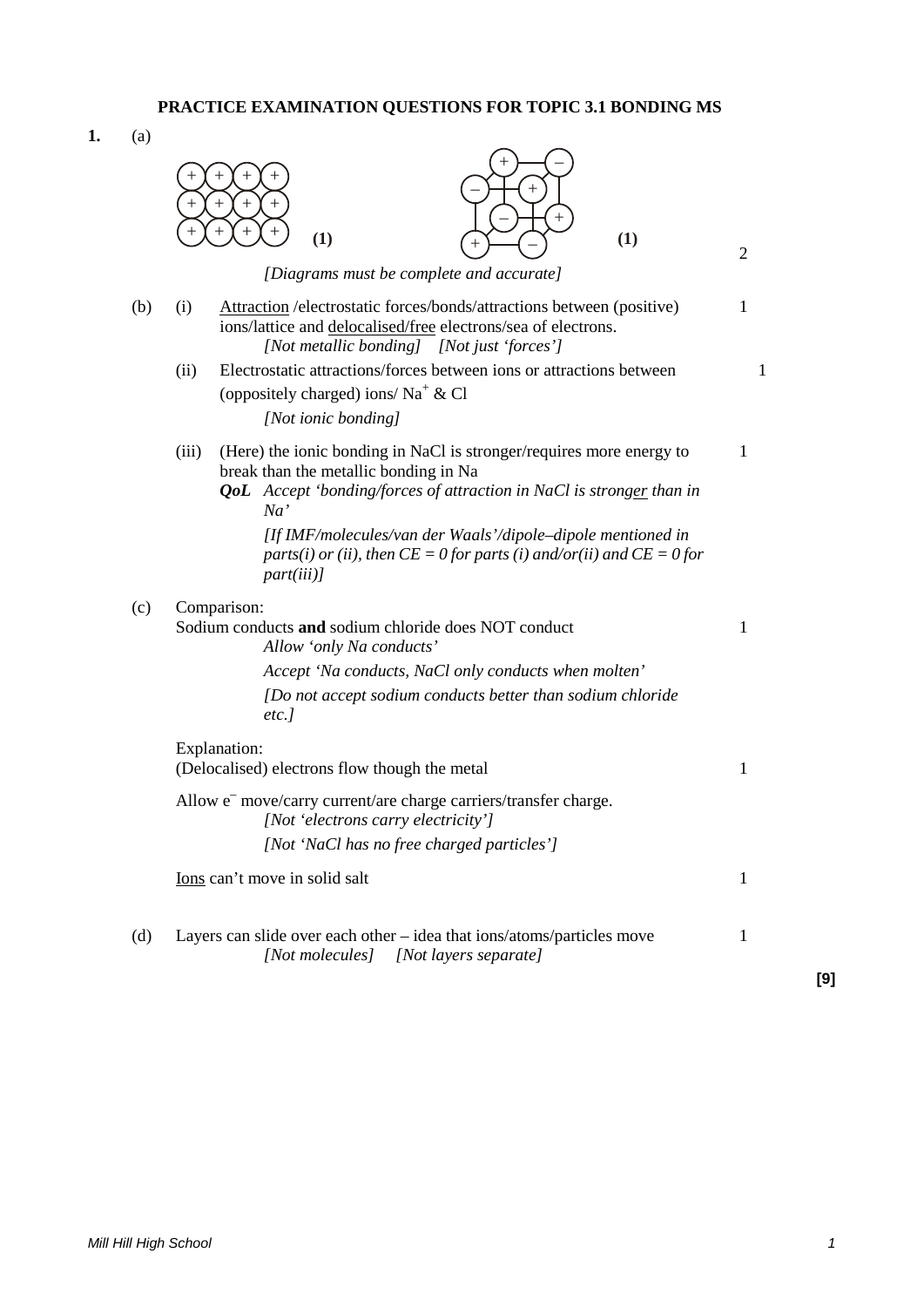| $\overline{2}$ . | (i)  | F                 | F<br>F<br>$(-)$                                                                                                 |                |
|------------------|------|-------------------|-----------------------------------------------------------------------------------------------------------------|----------------|
|                  |      | F                 | $\mathbf{F}$                                                                                                    |                |
|                  |      | (1)               | (1)<br>[Do not allow shapes which show a lone pair]                                                             | $\overline{2}$ |
|                  |      | BF <sub>3</sub>   | Trigonal planar/planar triangular<br>[Not plane triangle]                                                       | 1              |
|                  |      | $BF_4^-$          | Tetrahedral<br>[Not distorted tetrahedral]                                                                      | 1              |
|                  |      | $109^{t/2}$       | Equal repulsion between (4) bonding pairs/bonds/bonding electrons                                               | 1<br>1         |
|                  | (ii) | from $F^-($ to B) | Lone pair donated / both electrons supplied by <u>one atom</u><br>[ignore missing charge or fluorine or 'atom'] | 1<br>1         |
|                  |      |                   | dative/dative covalent/coordinate bonding                                                                       | 1              |

**3.** 2



| QoL Linear (1)                                             | beat / V-shaped / angular $(1)$ |  |
|------------------------------------------------------------|---------------------------------|--|
| (mark name and shape independently)                        |                                 |  |
| (accept (distorted) tetrahedral)                           |                                 |  |
| (if balls instead of symbols, lose $M1 - can$ award $M2$ ) |                                 |  |
| <i>(penalise missing 'Cl' once only)</i>                   |                                 |  |
| $(not 'non-linear')$                                       |                                 |  |

ြ

**4.** (a)



(*Missing 'H' penalise once only) [NOT dot-and-cross diagrams]*

 $\bigcirc$ <sup>N</sup> H H

*[NOT 90° / 180° angles] (need 2 lp & 'bent' shape)* 1

1

**[4]**

**[9]**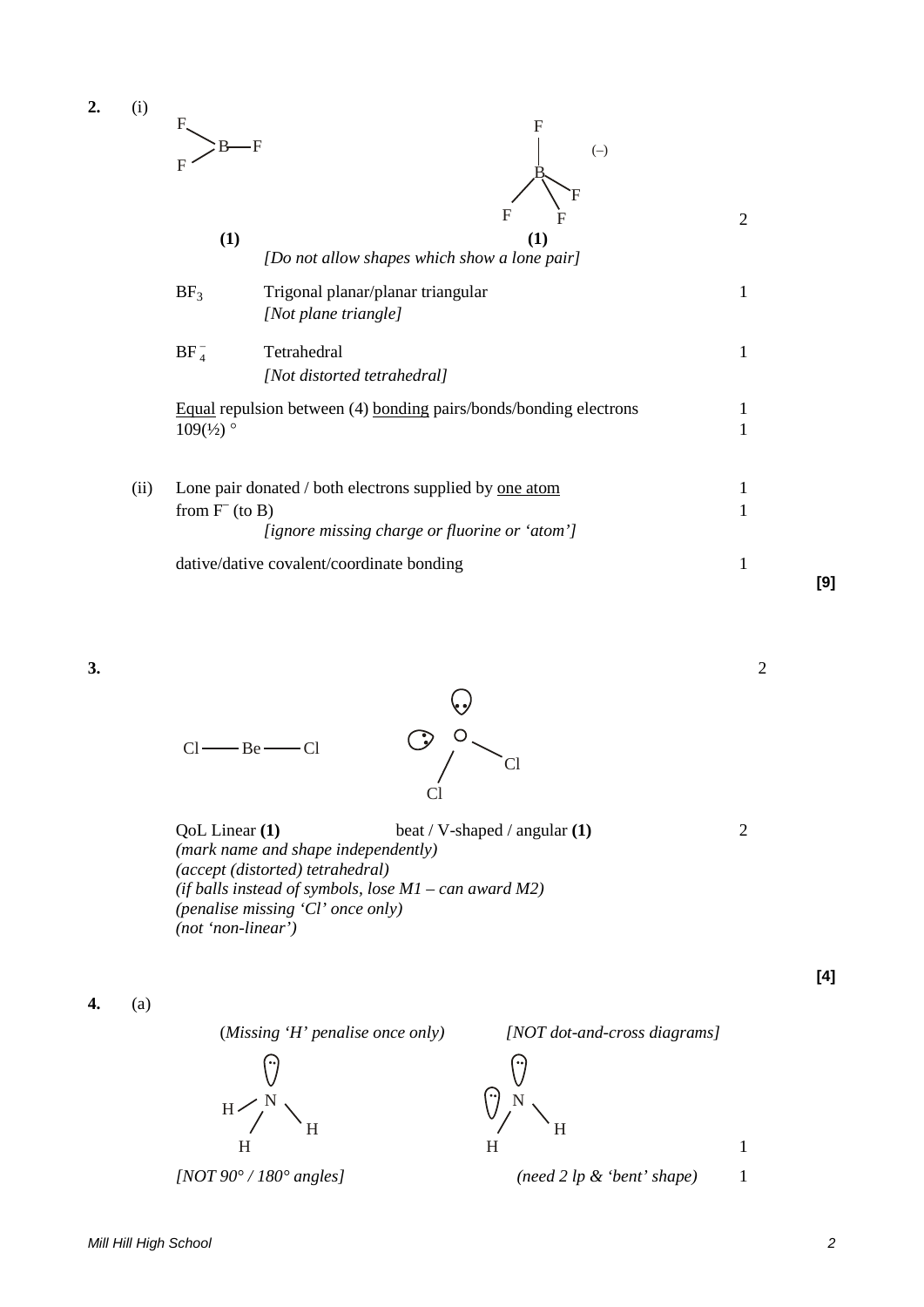| More lone pairs on $NH_2^-$ , than on $NH_3$<br>Lone pairs repel more than bonding pairs<br>Must be comparison                                                                | 1                      |     |
|-------------------------------------------------------------------------------------------------------------------------------------------------------------------------------|------------------------|-----|
|                                                                                                                                                                               |                        |     |
| (Mark separately)<br>[NOT repulsion between atoms or between bonds]                                                                                                           | 1                      |     |
|                                                                                                                                                                               |                        | [5] |
| (electrostatic forces of) attraction / held together by<br>interactions between (1)                                                                                           |                        |     |
| positive ions / cations / nuclei <b>not</b> just metal ions (1)                                                                                                               |                        |     |
| and delocalised or free (outer shell) electrons / 'sea' of<br>electrons /                                                                                                     |                        |     |
| allow 2 marks for 'electrons can flow'                                                                                                                                        |                        |     |
| <i>conductivity</i> clear indication that electrons are mobile $/$ can move $(1)$                                                                                             |                        |     |
| electrons / carry charge / care charge carriers / move in same<br>direction <b>not</b> 'so current can flow'                                                                  |                        |     |
| allow 2 marks for 'electrons can flow'                                                                                                                                        |                        |     |
| <i>malleability</i> : cations / positive ions / atoms in the lattice are<br>all identical / the same size / (planes of) ions (atoms) can slide<br>easily over one another (1) |                        |     |
| attractive forces in the lattice are the same whichever ions<br>(atoms) are adjacent / attractive forces remain the same throughout<br>the lattice $(1)$                      | $\overline{4}$         |     |
| more electrons delocalised / more outer shell electrons (1)                                                                                                                   |                        |     |
| in aluminium compared with magnesium / reference to<br>$Al^{3+}$ and $Mg^{2+}(1)$                                                                                             | $\overline{2}$         | [9] |
|                                                                                                                                                                               | cloud of electrons (1) | 3   |

**6.** (a) tendency / strength / ability / power of an <u>atom</u> / <u>element</u> / <u>nucleus</u> to attract / pull / withdraw electrons / e - density / bonding pair / shared pair 1 in a covalent bond 1

**5.**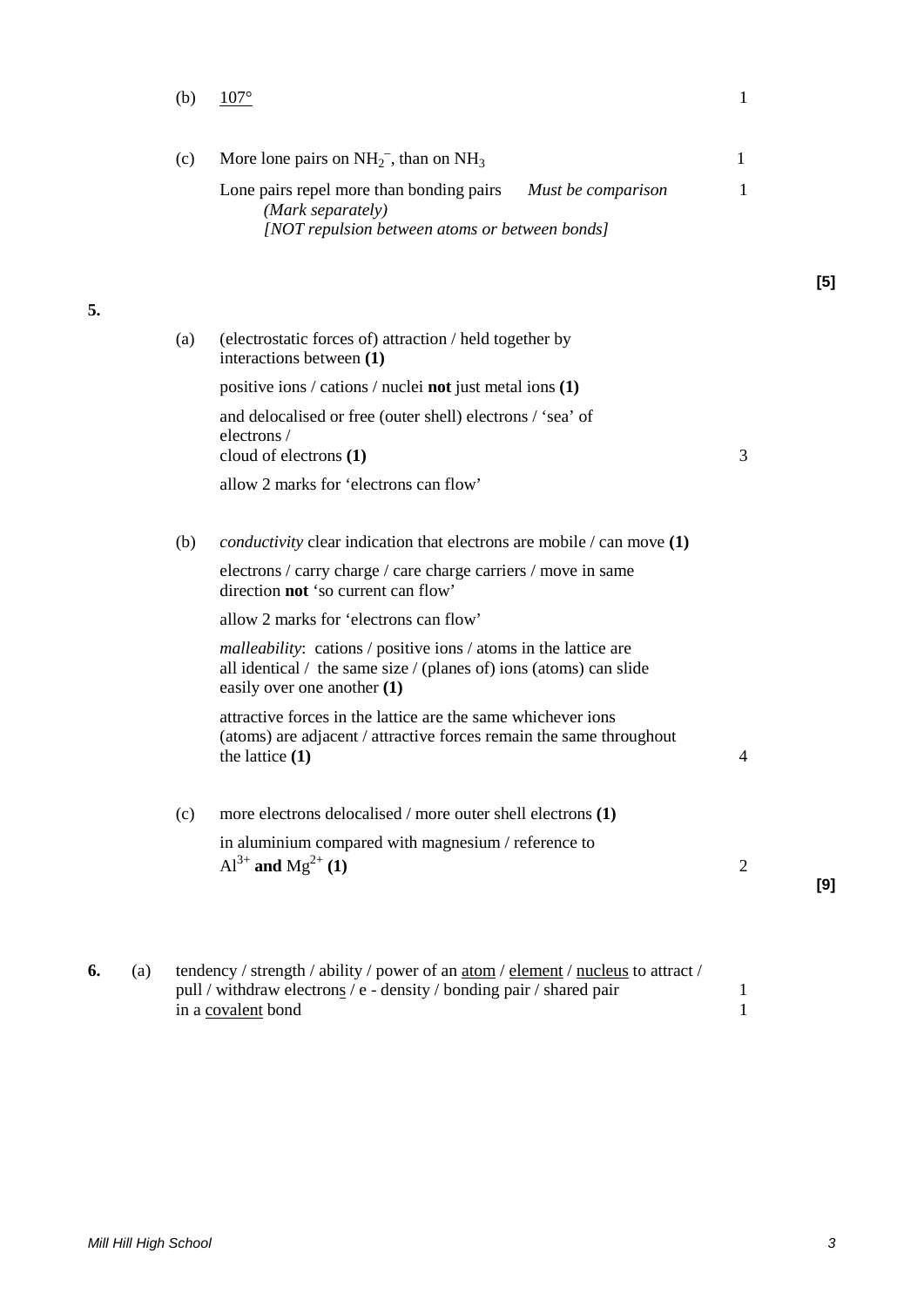|    | (b) | (i)           | dispersion / London forces      | $F_2$ = van der Waals' / induced/temporary dipole-dipole /                                                                                                                                                                                 | $\mathbf{1}$ |        |
|----|-----|---------------|---------------------------------|--------------------------------------------------------------------------------------------------------------------------------------------------------------------------------------------------------------------------------------------|--------------|--------|
|    |     |               | $CH_3F$                         | dipole-dipole (not just 'dipole')                                                                                                                                                                                                          | $\mathbf{1}$ |        |
|    |     |               | $HF =$                          | hydrogen bonding (not just 'H' / 'hydrogen')                                                                                                                                                                                               | $\mathbf{1}$ |        |
|    |     | (ii)          |                                 | large difference in electronegativity between H and F / F<br>most/very/much more electronegative / values '4' $\&$ '2.1' quoted                                                                                                            | 1            |        |
|    |     |               | (not just 'higher')             |                                                                                                                                                                                                                                            |              |        |
|    |     |               |                                 | $\delta$ <sup>+</sup> H-F <sup><math>\delta</math>-</sup> dipole created or dipole clearly implied                                                                                                                                         | $\mathbf{1}$ |        |
|    |     |               |                                 | (accept arguments such as 'uneven charge in bond'/'polar bond'<br>(F slightly negative/H slightly positive)                                                                                                                                |              |        |
|    |     |               |                                 | attraction/bond formed between $\delta$ +H and lone pair on F                                                                                                                                                                              | $\mathbf{1}$ |        |
|    |     |               |                                 | (M2/M3 may be scored from a diagram)<br>(CE if full charges shown - lose M2 and M3)                                                                                                                                                        |              |        |
|    | (c) | (i)           |                                 | van der Waals' / induced/temporary dipole-dipole / dispersion /<br>London forces / attractions (ignore references to dipole-dipole)                                                                                                        | 1            |        |
|    |     |               |                                 | increase with the increasing M2 / size / mass / N1 of $e$ – / size<br>of e-cloud (in the hydrogen halides)<br>(if ionic, or if 'covalent bonds broken' = $CE = 0$ )<br>(mark M1 and M2 separately)                                         | $\mathbf{1}$ |        |
|    |     | (ii)          |                                 | hydrogen bonding stronger than van der Waals' attraction/forces<br>(accept hydrogen bonding is very strong / strongest)<br>(accept arguments such as 'HF has H-bonds, others only have<br>van der Waals')<br>(not just 'HF has H-bonding') | $\mathbf{1}$ |        |
|    |     |               |                                 |                                                                                                                                                                                                                                            |              | $[11]$ |
| 7. | (a) |               | electrons drawn towards oxygen; | Oxygen more/very/highly electronegative (than hydrogen)<br>OR oxygen has stronger attraction for bonding electrons / bonding<br>causes higher $e^-$ density round oxygen atom / causes $H^{\delta+}$                                       | 1<br>1       |        |
|    |     | $O^{\delta-}$ |                                 |                                                                                                                                                                                                                                            |              |        |
|    | (b) |               |                                 | van der Waals' forces between oxygen molecules;<br>Hydrogen bonding between methanol molecules;                                                                                                                                            | 1<br>1       |        |
|    |     |               | hence max 2)                    | H-B stronger than van der Waals' OR stronger IMF in methanol;<br>(if dipole-dipole forces in $O_2$ or methanol, allow comparison,                                                                                                          | 1            |        |
|    |     |               |                                 | (if ionic/covalent  etc. max 1)                                                                                                                                                                                                            |              |        |
|    |     |               |                                 | (mention of bond break = $CE = 0$ )                                                                                                                                                                                                        |              |        |
|    |     |               |                                 |                                                                                                                                                                                                                                            |              | $[5]$  |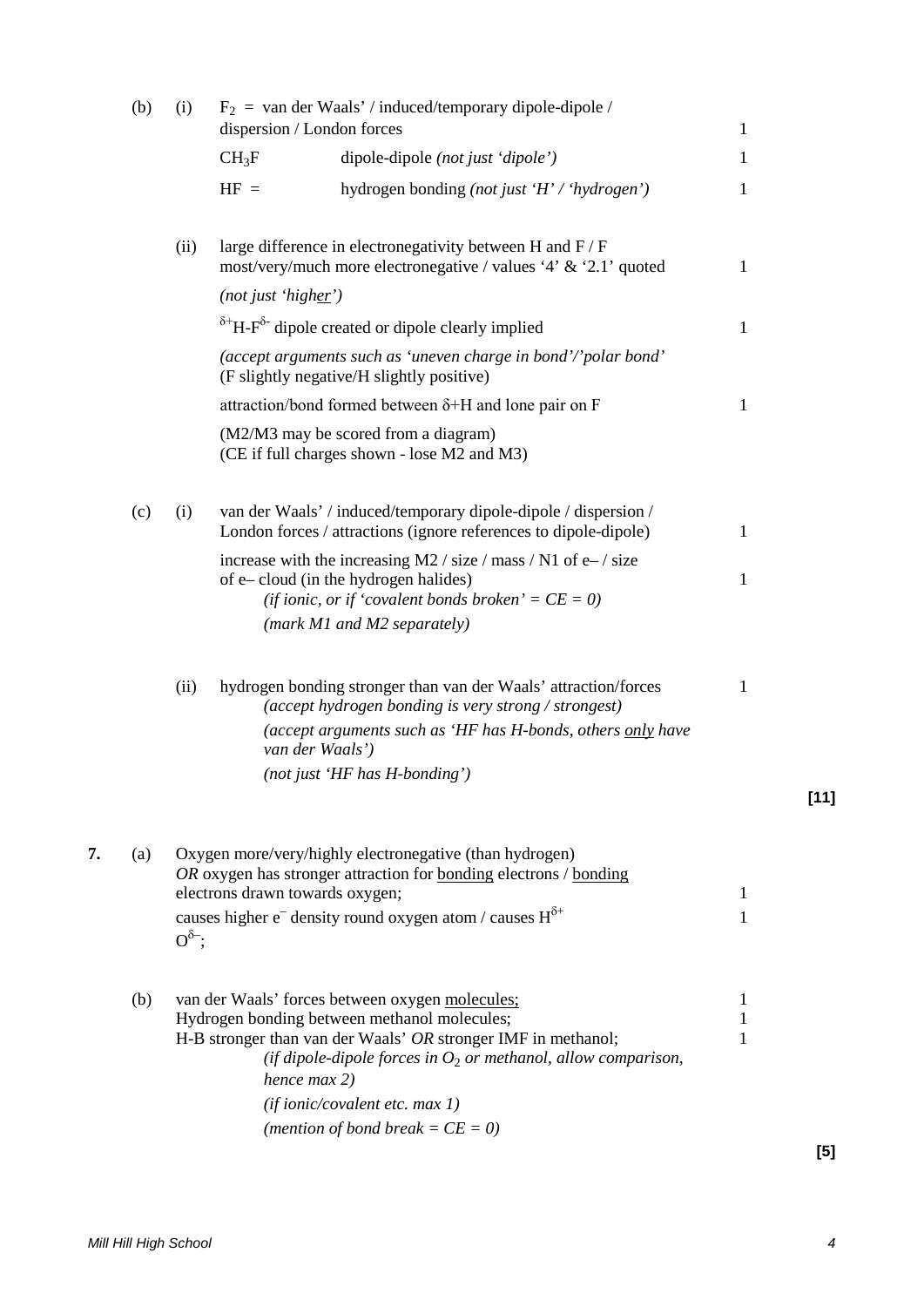**8.** (a) (i)



**[11]**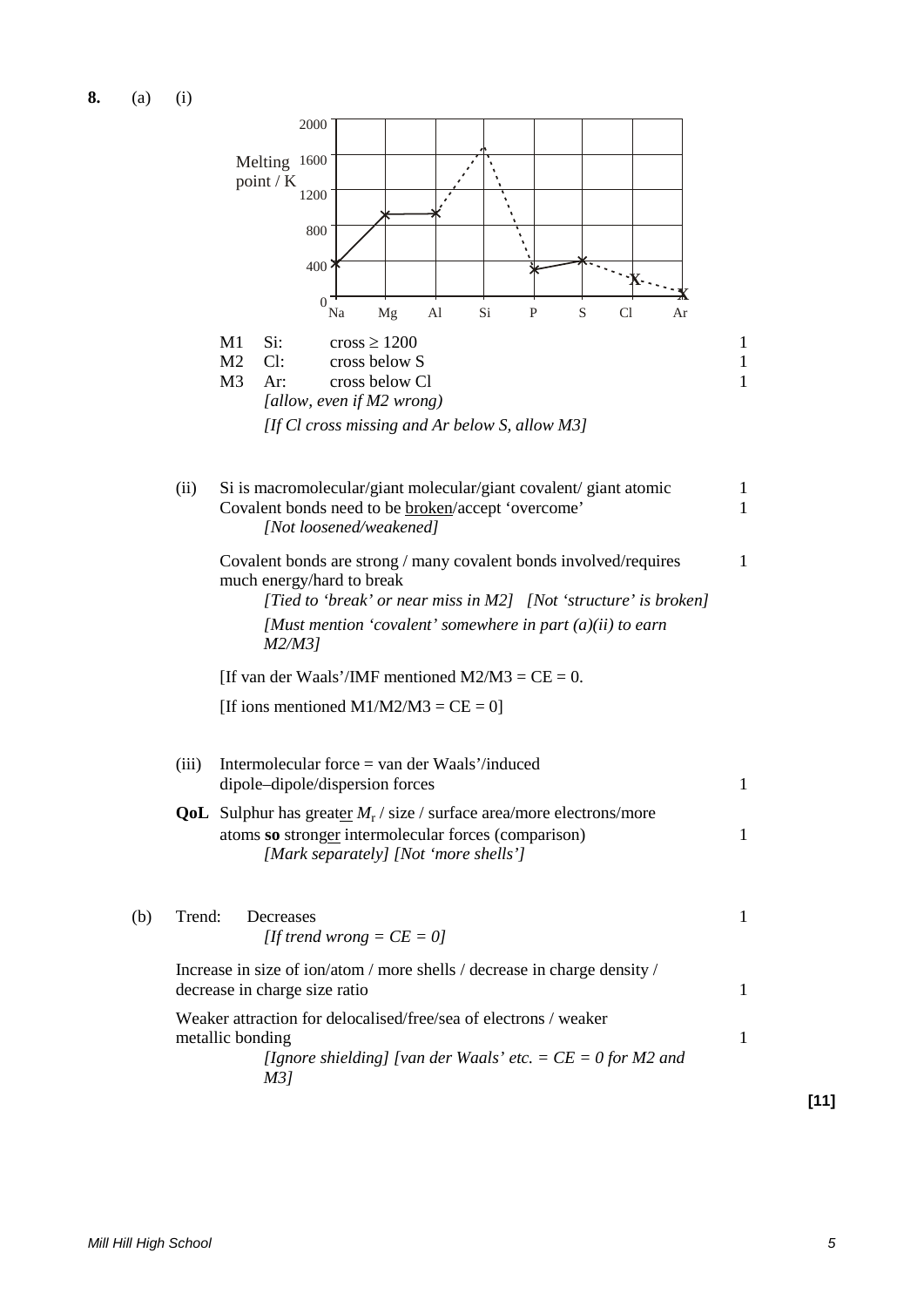| 9.  |     | trend:       |                                                                                      | increases;                                                                                                                                                                                   |                                                                                                                                                               | $\mathbf{1}$   |        |
|-----|-----|--------------|--------------------------------------------------------------------------------------|----------------------------------------------------------------------------------------------------------------------------------------------------------------------------------------------|---------------------------------------------------------------------------------------------------------------------------------------------------------------|----------------|--------|
|     |     |              | atomic/ionic radius;                                                                 |                                                                                                                                                                                              | more protons / higher charge on cation / more delocalised $e^-$ / smaller<br>stronger attraction between (cat)ions and delocalised/free/mobile e <sup>-</sup> | $\mathbf{1}$   |        |
|     |     | <b>OR</b>    |                                                                                      |                                                                                                                                                                                              |                                                                                                                                                               |                |        |
|     |     |              | stronger metallic bonding;                                                           |                                                                                                                                                                                              |                                                                                                                                                               | $\mathbf{1}$   | $[3]$  |
| 10. | (a) | (i)          | positive ions $(1)$<br><b>Confusion with -ve ions</b><br>or ionic lattice $C.E. = 0$ |                                                                                                                                                                                              | (attract) delocalised electrons $(1)$ (or sea of or free or mobile) $(1)$                                                                                     |                |        |
|     |     | (ii)         | no other marks awarded                                                               | more protons (1) (or $Mg^{2+}$ more charge than Na <sup>+</sup> )<br>Delocalised: can be brought forward from (a) (i)<br>OR more delocalised electrons (1)<br>Attacks positive ions more (1) | attracts delocalised (or bonding) electrons more strongly (1)<br>Metallic bonding is stronger scores one mark, only given if                                  |                |        |
|     |     |              |                                                                                      |                                                                                                                                                                                              |                                                                                                                                                               | $\overline{4}$ |        |
|     | (b) |              | covalent $(1)$<br>strong covalent bonds $(1)$                                        | macromolecular (1) (or giant molecule etc)                                                                                                                                                   |                                                                                                                                                               |                |        |
|     |     |              |                                                                                      | or bonds require much energy to break                                                                                                                                                        |                                                                                                                                                               |                |        |
|     |     |              |                                                                                      |                                                                                                                                                                                              |                                                                                                                                                               | 3              |        |
|     | (c) |              |                                                                                      | delocalised (OR free or sea of or mobile) electrons $(1)$                                                                                                                                    |                                                                                                                                                               |                |        |
|     |     |              |                                                                                      |                                                                                                                                                                                              |                                                                                                                                                               | $\mathbf{1}$   |        |
|     | (d) | Planes $(1)$ |                                                                                      | weak (bonds) forces between planes (1)<br>or vdw forces between planes                                                                                                                       |                                                                                                                                                               |                |        |
|     |     |              |                                                                                      |                                                                                                                                                                                              |                                                                                                                                                               | $\overline{2}$ |        |
| 11. |     |              |                                                                                      |                                                                                                                                                                                              |                                                                                                                                                               |                | $[10]$ |
|     |     |              |                                                                                      |                                                                                                                                                                                              |                                                                                                                                                               |                |        |
|     |     | (a)          | <i>Bonding in Na<sub>2</sub>S</i> : ionic $(1)$                                      | <i>Bonding in <math>CS_2</math>:</i> covalent (1)                                                                                                                                            | ignore other words such as dative / polar / co-ordinate                                                                                                       |                |        |
|     |     | (b)          | <b>QL correct English</b>                                                            | Clear indication of electron transfer from Na to $S(1)$                                                                                                                                      | 1 e <sup><math>-</math></sup> from each (of 2) Na atoms or 2 e <sup><math>-</math></sup> from 2 Na atoms (1)                                                  |                |        |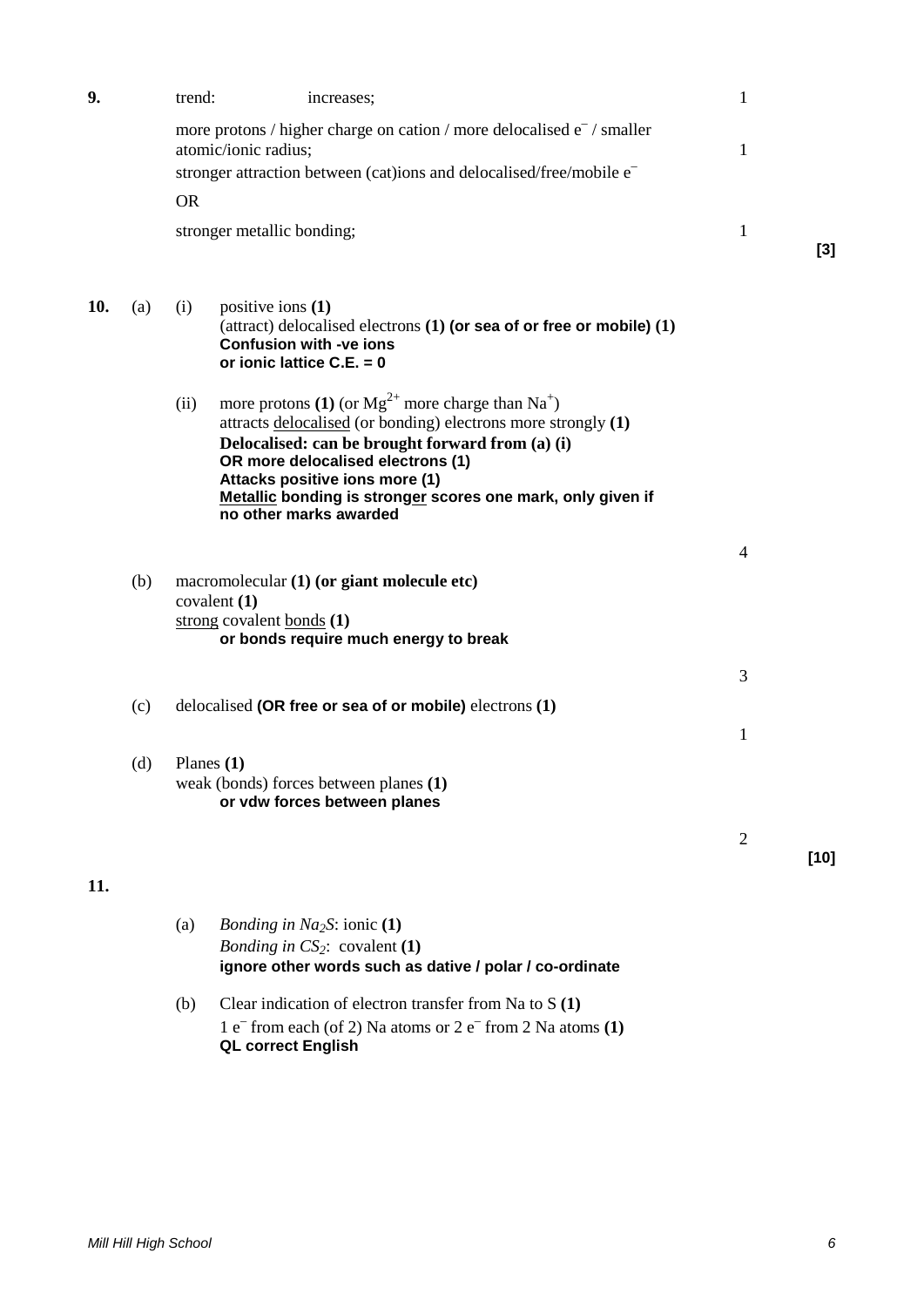

All correct including lone pairs **(1) Allow all** •**s or all ×s M2 tied to M1 NOT separate e– s in S**• **2 l p**

**–**

**[6]**

**[4]**

6

2

1



(ii) vibrate faster **(1) Or bigger amplitude or more NOT start to vibrate or other type of motion esp. Translation Ignore rotation**

**(1)**

| (b) | (i) | from sodium $(1)$                      |
|-----|-----|----------------------------------------|
|     |     | Allow from sodium ion, also from metal |

- (ii) difference in electronegativity **(1)** 1
- **13.** (a) dative / coordinate (covalent) bond; 1 Lone/non-bonding pair / both electrons; 1<br>(donated) from P to H+: 1 (donated) from  $P$  to  $H+$ ;

(b)



 $H$ 

PH 3





 $PH_4^+$ 

+

**[7]**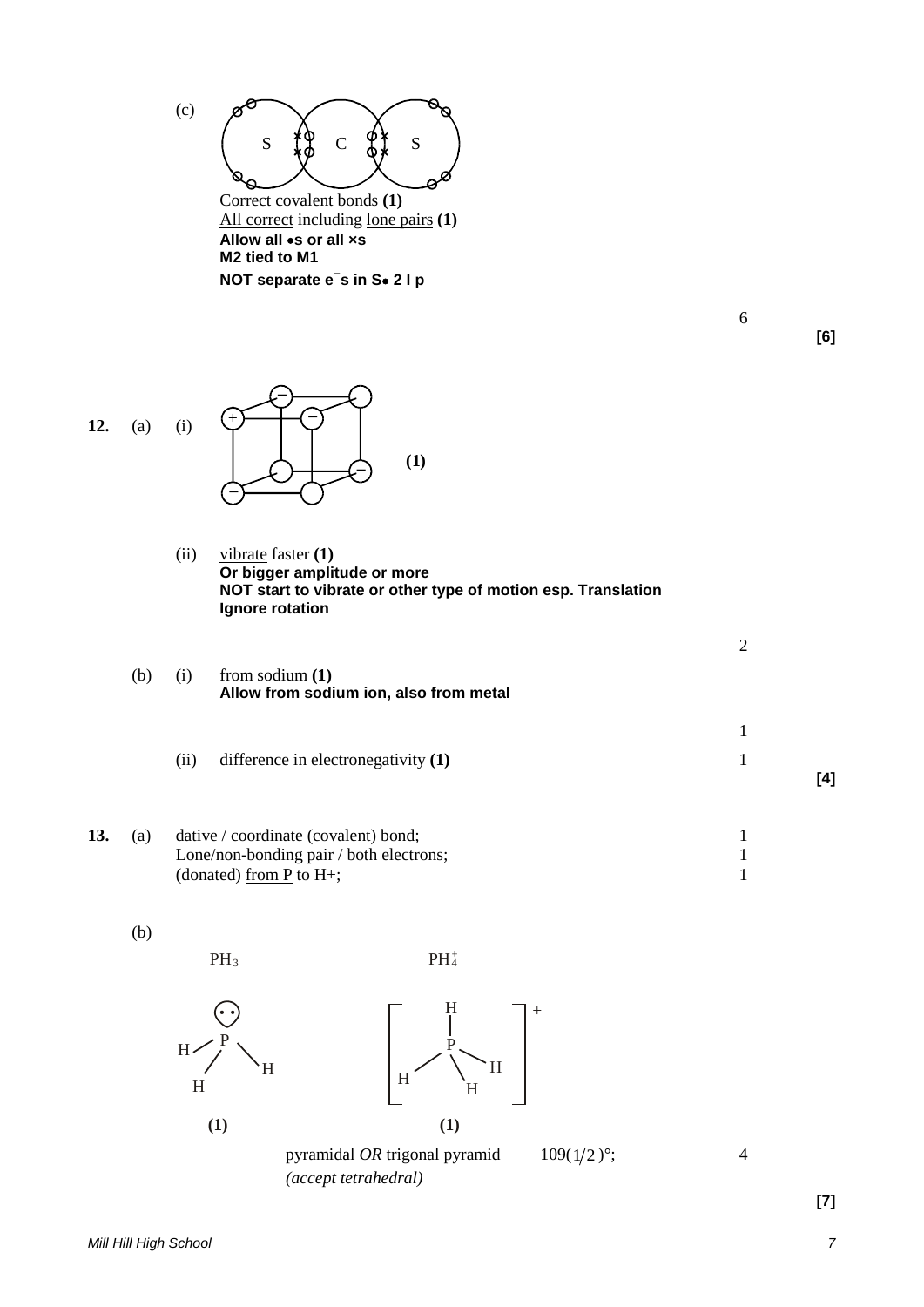**14.** (a) Ability (or power) of an atom to attract electron density (or electrons or -ve charge) **(1)** in a covalent bond **(1) or shared pair If remove an electron lose first mark** 2 (b) *Trend:* increases **(1)** *Explanation:* nuclear charge (number of protons) increases **(1)** electrons in same shell **(1) OR similar shielding OR atoms similar size or smaller** 3 **[5] 15.** (a) (i) 3 (bonding) pairs of electrons **(1) allow 3 bonds** repel equally **(1) (or as much as possible) Or get as far apart as possible**  (ii) *Predicted bond angle:* 118° **(allow 117 - 119°) (1)** *Explanation:* lone pair **(1)** repels more than bonding pair **(1) Allow EXP if** ∠ **< 118° but C.E. = 0 if** ∠ ≥ **120°** 5 (b) *Name of shape:* Tetrahedral **(1)** *Example:* CH4 etc **(1) Allow correct ion** 2 (c) (i)  $90^{\circ}$  (1) (ii) lone pairs (or they) repel more than bonding pairs (or most) **(1)** (so are) as far apart as possible **(1) Mark independently** (iii) square planar **(1) allow square** 4 (d) N  $F \xrightarrow{\textbf{I}} F$ 3 bonds + 1 lone pair **(1)** correct shape **(1)** only give this mark if first mark also given **Penalise sticks (i.e. N-) once but N must be shown** 2

**[13]**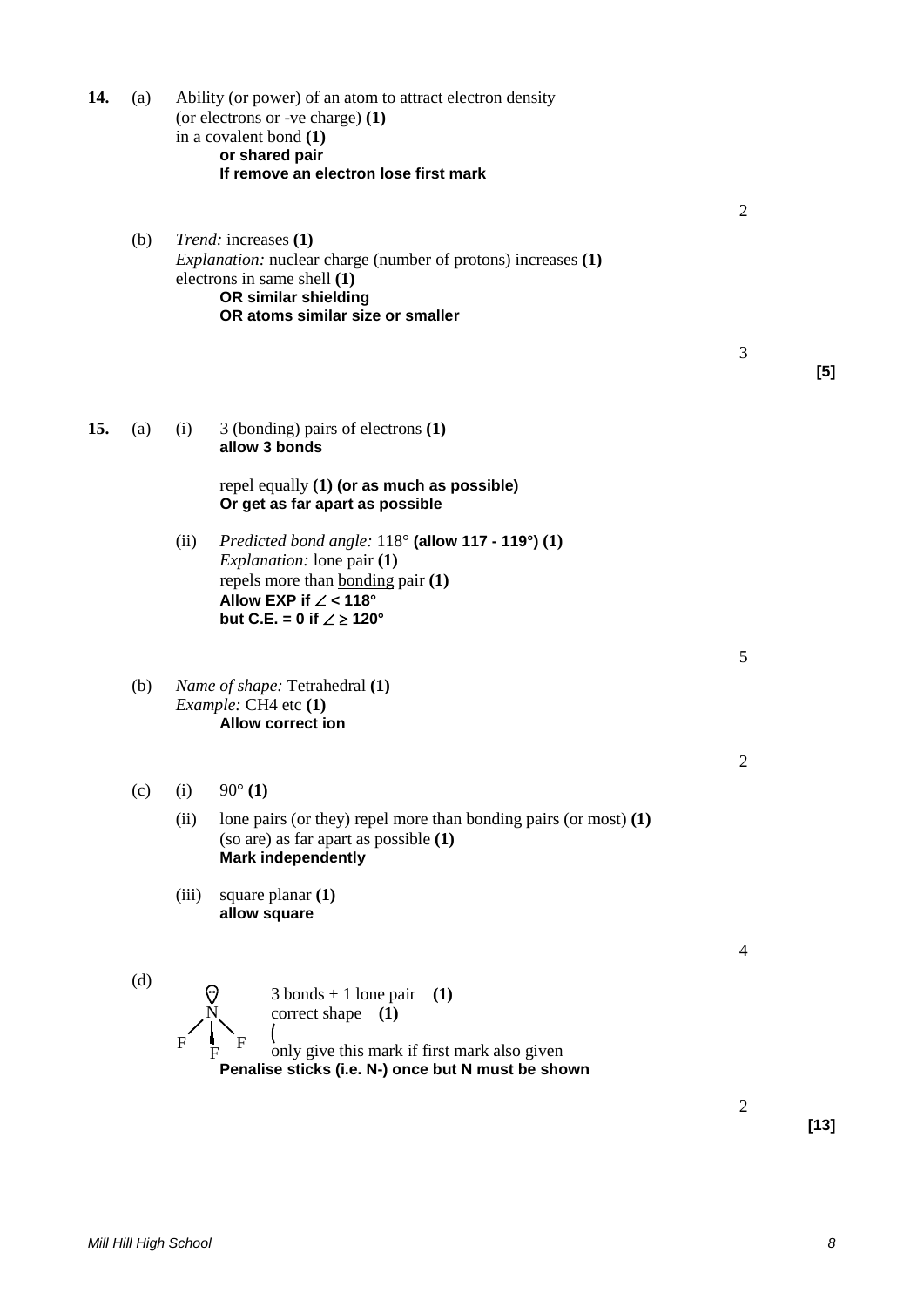| 16. | (a) | vibration $(1)$                                                                      |   |
|-----|-----|--------------------------------------------------------------------------------------|---|
|     |     | about a fixed print (1)                                                              |   |
|     |     | random(1)                                                                            |   |
|     |     | (or free to move)                                                                    | 3 |
|     | (b) | {weak intermolecular forces (1)                                                      |   |
|     |     | or v.d.w forces                                                                      |   |
|     |     | easily broken (1)                                                                    |   |
|     |     | or requires little energy to break                                                   | 2 |
|     | (c) | conducts electricity (1)                                                             |   |
|     |     | delocalised electrons (1)                                                            |   |
|     |     | (or converse argument for sodium chloride - no mobile charges)                       |   |
|     |     | malleable (1)                                                                        |   |
|     |     | or { ductile, softer                                                                 |   |
|     |     | planes of atoms slide (1)                                                            |   |
|     |     | (or converse argument for NaC1 - ionic lattice)                                      | 4 |
|     |     | or Ag insol. in water $(1)$                                                          |   |
|     |     | not ionic $(1)$                                                                      |   |
|     |     | or conducts heat (1)                                                                 |   |
|     |     | deloc. electrons (1)                                                                 |   |
|     |     | or shines $(1)$                                                                      |   |
|     |     | metallic bonding (1)                                                                 |   |
|     |     | or high density $(1)$                                                                |   |
|     |     | large $A_r$ , close packed $(1)$                                                     |   |
|     |     | or sonorous $(1)$                                                                    |   |
|     |     | metal $(1)$<br>Note 1. If property of NaCl given instead of Ag can score reason mark |   |
|     |     | 2. for reasons can allow reason why NaCl is different                                |   |
|     |     | BeCl <sub>4</sub> <sup>2–</sup><br>$NCl_{\mathcal{R}}$<br>BeCl <sub>2</sub>          |   |
|     |     | $\neg$ (2–)<br>$\left(1\right)$ $\left[1\right]$                                     |   |

(d) Be N  $Cl - Be - Cl$  $Cl_{Cl}$ <sup>-1</sup>  $Cl$ (1)  $\qquad \qquad \mathbf{R} \qquad \qquad \mathbf{Be} \qquad \qquad \mathbf{Cl} \qquad (1)$  $\frac{106-108^{\circ}}{(1)}$  109 – 109.5° (1) **(1)** Cl Be Cl Cl Cl Cl 180º **(1)** 6

**Note 1. Mark angles independently**

**BUT wrong number of electron pairs on diagram CE=O**

**2. penalise "sticks" (i.e no Cl) once only**

**3. accept 'dot-cross' diagram for BeCl2 - only for NCl3 BeCl4 2– if clear.**

**[15]**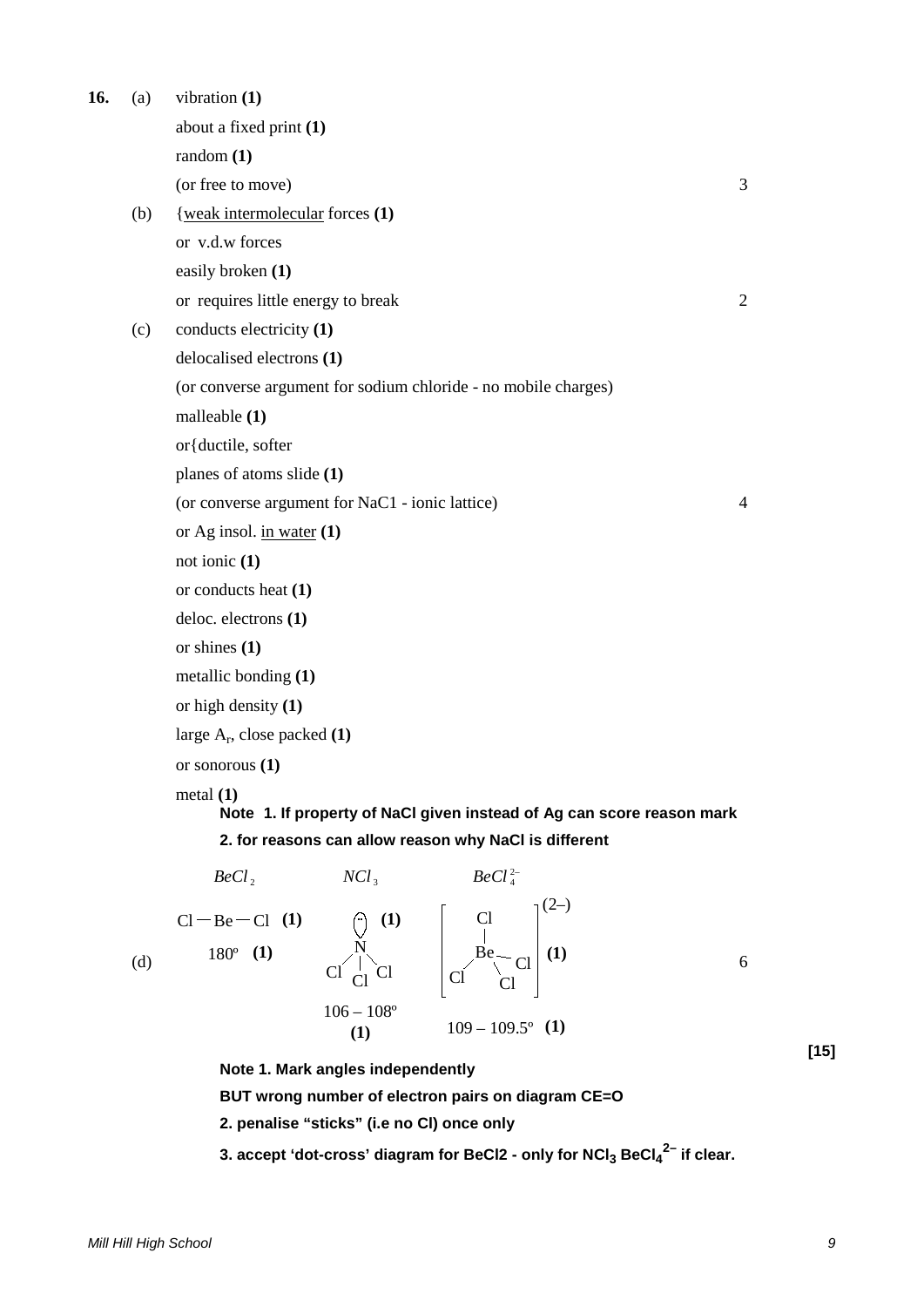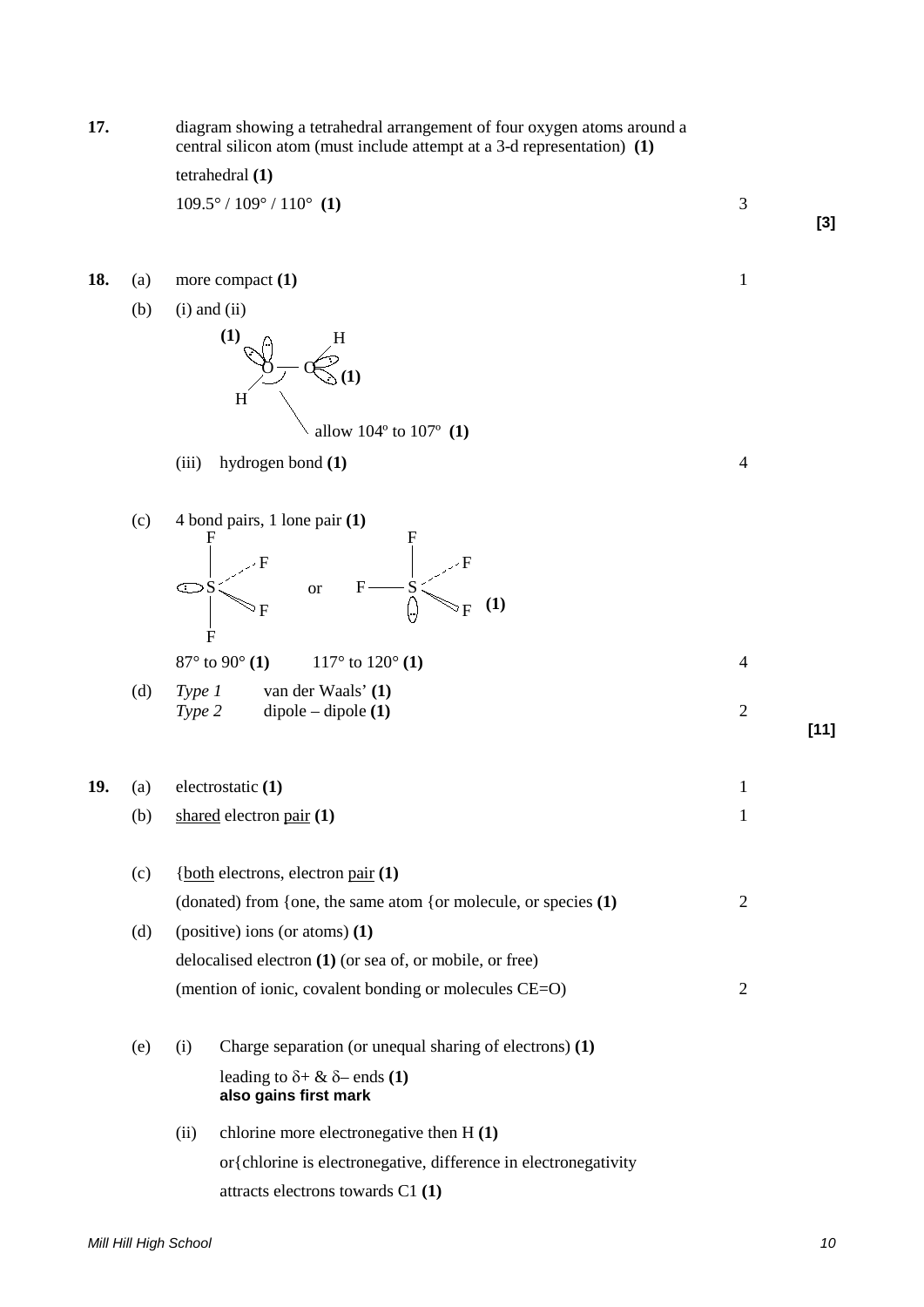|  | allow chloride instead of chlorine |  |  |  |  |
|--|------------------------------------|--|--|--|--|
|--|------------------------------------|--|--|--|--|

| (iii) | van der Waals' (1)                             |  |
|-------|------------------------------------------------|--|
|       | or {v.d.w, temp dipole, include dipole, London |  |

(f) 
$$
H-F \underset{H \underset{F}{\diamondq} f}{\overset{\circ}{\bigcirc}} H
$$

3 lone pairs on F **(1)** δ+ on H **(1)** H  $(\delta+)$  adjacent to lone pair on F  $(1)$ **(note H<sup>+</sup> –F– CE = max 1)**

3

1

**[15]**

(g) bromine not sufficiently electronegative **(1)**

{or lone pair too diffuse

- {or bond not polar enough
- {or little electronegativity difference **allow bromide**

**20.** (a) van der Waals' **(1)** dipole - dipole **(1)** energy needed to overcome *(intermolecular or vdw or dipole-dipole)* forces **(1)** 3

(b) HBr is intermediate in size (or polarisibility) **(1)** van der Waals' forces depend on molecular size **(1)** 2

(c) hydrogen bonding in HF **(1)** stronger than intermolecular forces in HC1 **(1)** (or strongest intermolecular force) 2

(d) H – F
$$
\theta
$$
  
\n $\theta$   
\n $\theta$   
\n $\theta$   
\n $\theta$   
\n $\theta$   
\n $\theta$   
\n $\theta$   
\n $\theta$   
\n2

**[9]**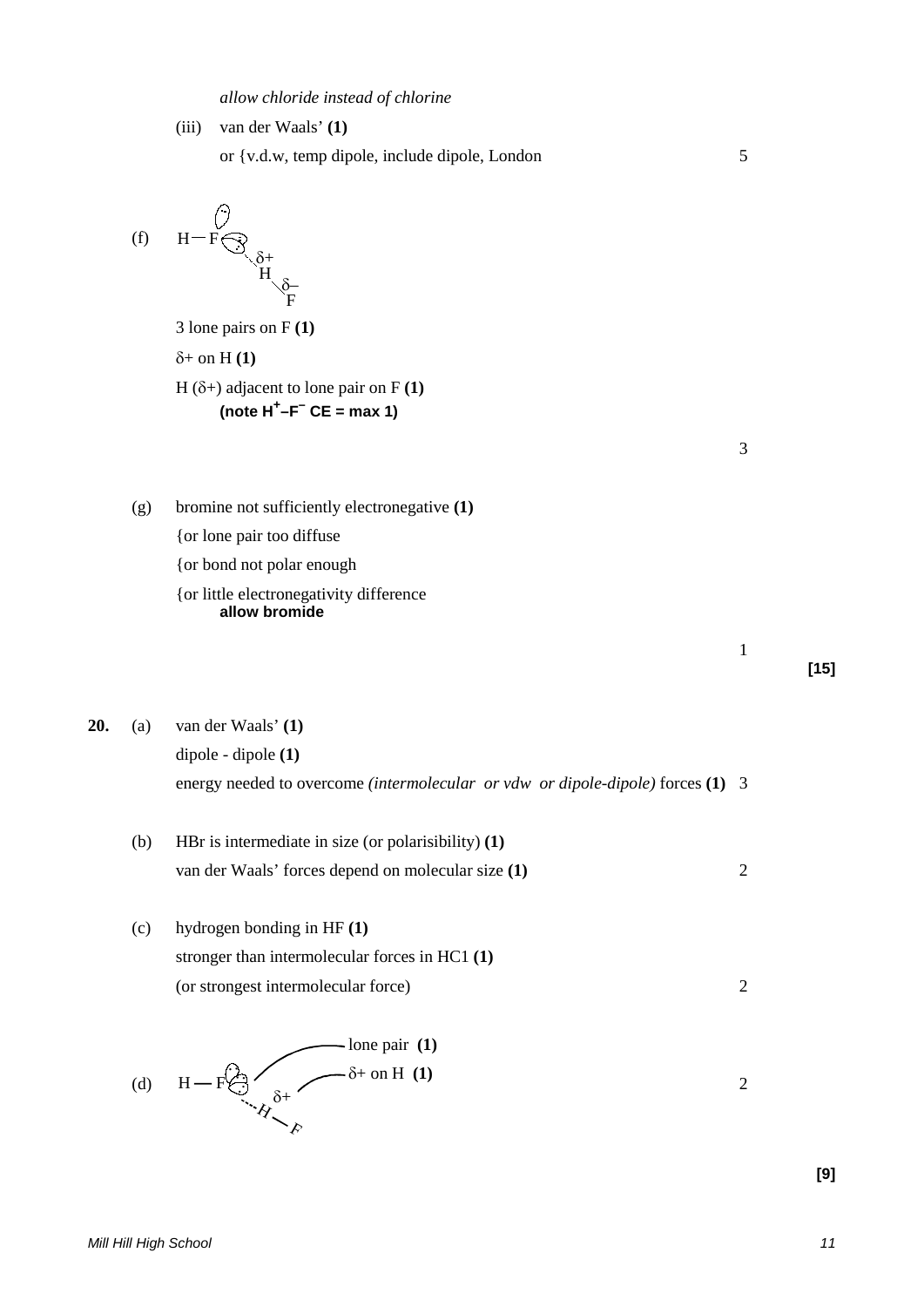\n- (a) covalent (1) 
$$
covalent (1)
$$
\n- ionic (1)  $3$
\n- (b) sodium sulphide / Na<sub>2</sub>S (1)
\n- liquid / molten / aqueous solution (independent of first mark) (1)
\n

**22.** (a) partial charges on atoms of bond / centres of positive and negative charges do not coincide / bonding pair shared unequally **(1)**

> **not** just bond between elements of different electronegativity **not** just 'bond with dipole' allow clarification by diagram, but not just a diagram 1

(d)  
\n
$$
H \xrightarrow{\delta_0} O \xrightarrow{\delta_0} H
$$
  
\n $H \xrightarrow{\delta_0} O$   
\n $H \xrightarrow{\delta_0} O$   
\n $H \xrightarrow{\delta_0} G$ 

at least one of each of the 2 polar bonds correctly labelled for each mark allow one mark for 2 arrows showing dipole on 2 different bonds 2

(c) hydrogen bonding **(1)**

attraction between ( $\delta$ + of) H atoms and ( $\delta$ – of) O atoms in adjacent or different molecules (H of one molecule, O of another) **(1)**

mark these points independently 2

**[5]**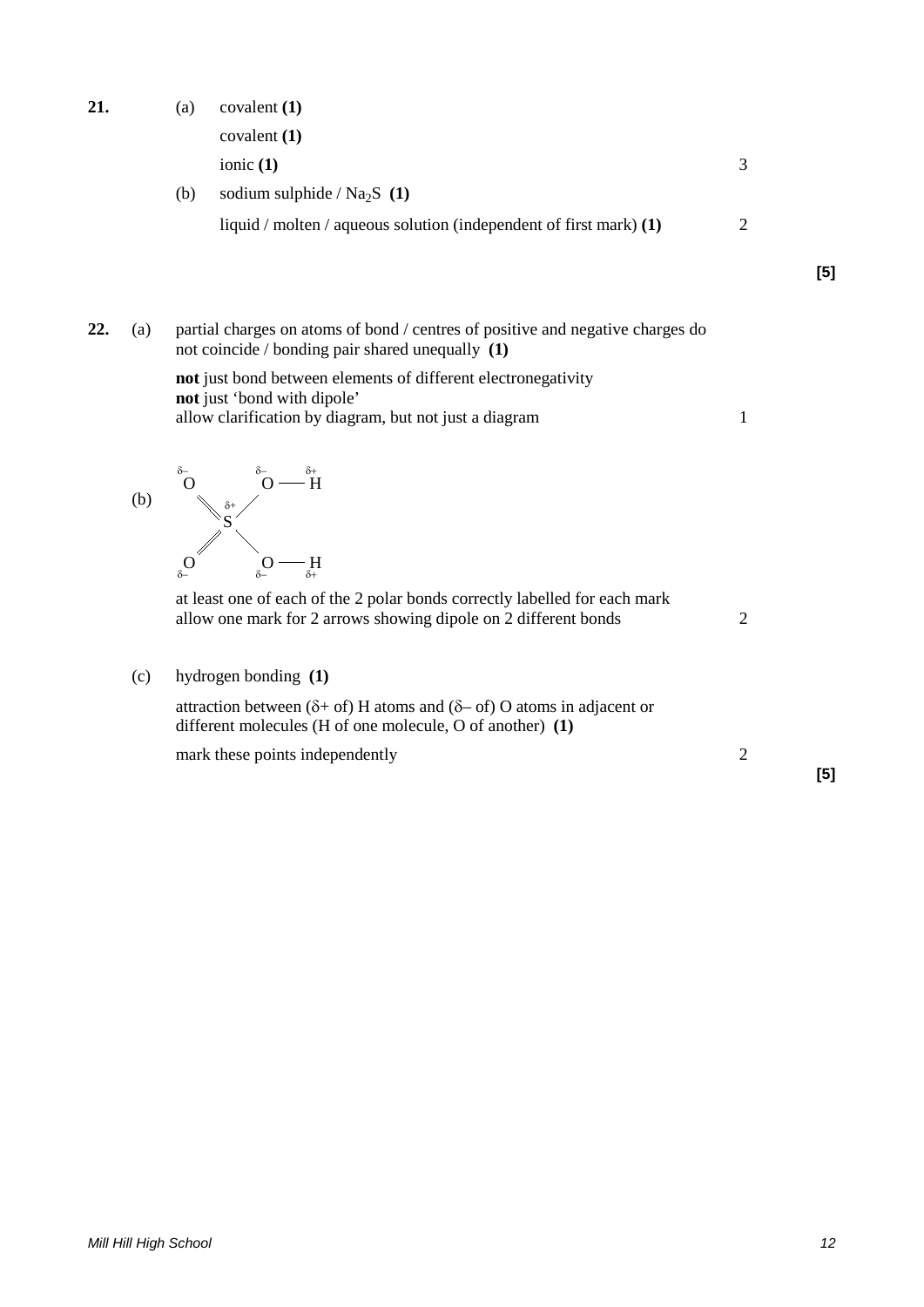**23.** (a)

| Molecule                | Sketch of shape                                                                                                                                                                      | Bond angle(s)                                                                   | Name of shape                                                                           |
|-------------------------|--------------------------------------------------------------------------------------------------------------------------------------------------------------------------------------|---------------------------------------------------------------------------------|-----------------------------------------------------------------------------------------|
| $BF_3$                  | F<br>(1)<br>B<br>F<br>F                                                                                                                                                              | (1)<br>$120^{\circ}$                                                            | Trigonal<br>(1)<br>planar                                                               |
| NF <sub>3</sub>         | (1)<br>$\mathbf F$<br>F                                                                                                                                                              | $107^{\rm o} \pm 1^{\rm o}$<br>(1)                                              | Tetrahedral<br>(1)<br><b>or</b><br>pyramidal                                            |
| CIF <sub>3</sub>        | $\mathbf{F}$<br>$\overline{F}$<br>$F - CI$<br><b>or</b><br>$F-$<br>$\mathbf F$<br>$\overline{F}$<br><b>or</b><br>(1)<br>$\mathbf F$<br>$\boldsymbol{\mathrm{F}}$<br>$\boldsymbol{F}$ | $87^{\rm o}$ to $90^{\rm o}$<br>(1)<br>and/or<br>$118^{\circ}$ to $120^{\circ}$ | Trigonal bipyramid<br><b>or</b><br>(1)<br>trigonal planar<br>$\hbox{or}$<br>$\mathbf T$ |
|                         |                                                                                                                                                                                      |                                                                                 | 9                                                                                       |
| (b)<br>$BF_3$<br>$NF_3$ | van der Waals' (1)<br>van der Waals' (1) dipole-dipole (1)                                                                                                                           |                                                                                 | $\mathfrak{Z}$                                                                          |
| (c)                     | Name of bond<br>$co-ordinate(1)$<br>Explanation<br>lone pair on $N(1)$                                                                                                               | donated (or shared with) to B (or $BF_3$ ) (1)                                  | 3<br>$[15]$                                                                             |

**24.**

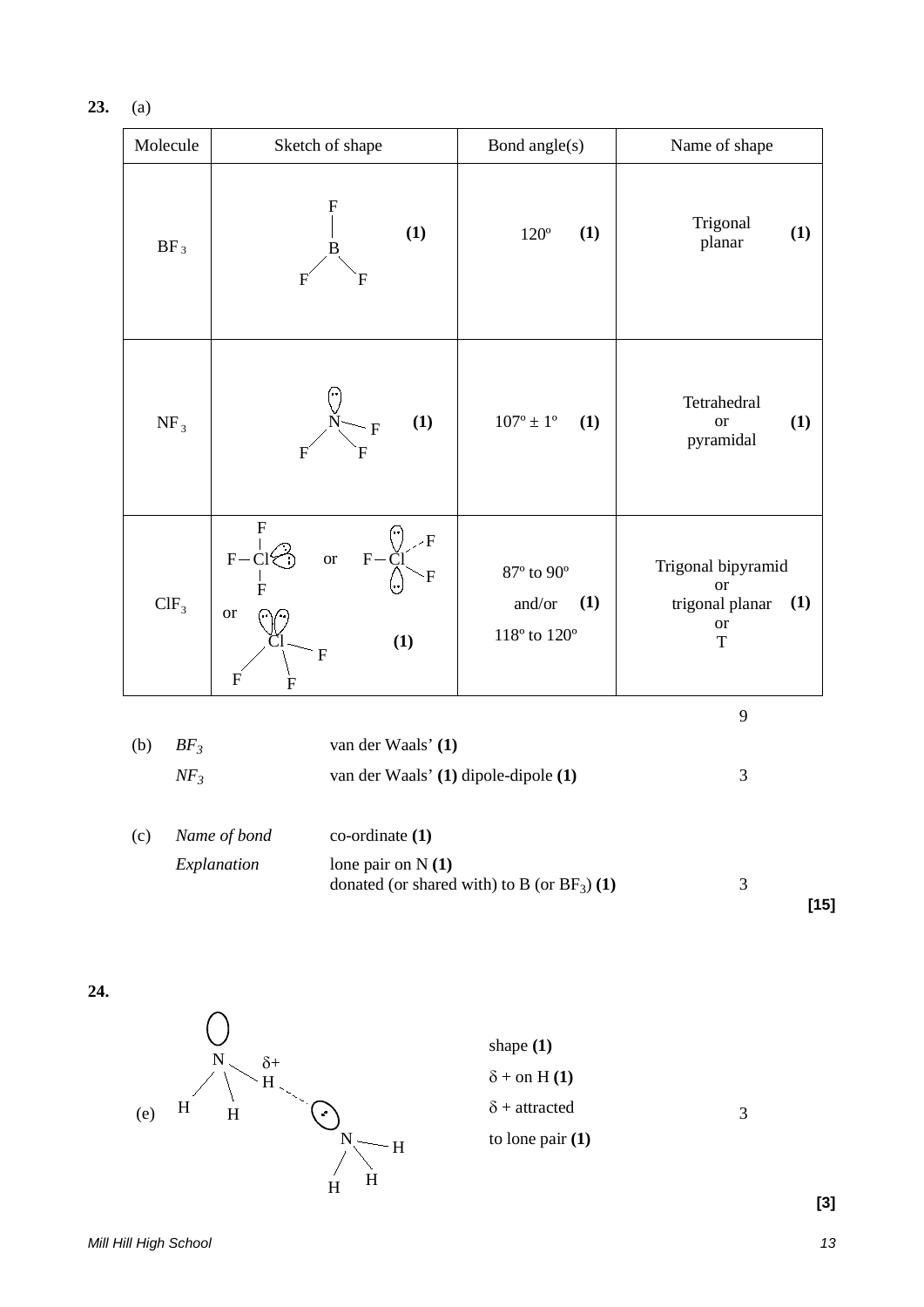| 25. | (a) | power of an atom (allow element) to attract electron(s) $(1)$                                                     |                |     |
|-----|-----|-------------------------------------------------------------------------------------------------------------------|----------------|-----|
|     |     | in a covalent bond (1)                                                                                            |                |     |
|     |     | not ion or molecule                                                                                               | $\overline{2}$ |     |
|     | (b) | increases (1)<br>nuclear charge increases (1)<br>attracting electrons in same shell (1)<br>(or similar shielding) |                |     |
|     |     | do not allow size arguments                                                                                       |                |     |
|     |     | trend must be correct to score 'explanation' marks                                                                | 3              |     |
|     | (c) | ionic $(1)$<br>big difference in electronegativity (1)                                                            |                |     |
|     |     | or idea of magnitude of difference                                                                                |                |     |
|     |     | covalent $(1)$                                                                                                    |                |     |
|     |     | smaller electronegativity difference (1)                                                                          |                |     |
|     |     | or similar electronegativity or e.neg $(S) > e$ .neg $(Na)$                                                       | $\overline{4}$ |     |
|     |     |                                                                                                                   |                | [9] |
| 26. | (a) | shared electron pair (1)<br>both electrons from one atom (1)                                                      | $\overline{2}$ |     |
|     | (b) | $A + : B \rightarrow A : B$ (or $NH_3 + H^+ \rightarrow NH_4^+$ etc) equation (1)<br>final species $(1)$          | $\overline{2}$ |     |
|     | (c) | chlorine is more electronegative than sodium $(1)$<br>an electron transfers from sodium to chlorine $(1)$         | $\overline{2}$ |     |
|     | (d) | smaller electronegativity difference (1)<br>so more equal sharing (1)                                             | $\overline{2}$ |     |
|     | (e) | mobile (free) ions $(1)$                                                                                          | $\mathbf{1}$   |     |
|     | (f) | carbon forms 4 bonds (1)<br>gives a macromolecule (1)<br>iodine forms only one bond (1)                           | 3              |     |
|     |     |                                                                                                                   | $[12]$         |     |
| 27. |     | strong (accept if reasonably qualified) (1)<br>(a)                                                                |                |     |
|     |     | electrostatic <u>attractions</u> or similar such as "held" (1)                                                    |                |     |
|     |     | between ions held in a lattice (1)                                                                                | 3              |     |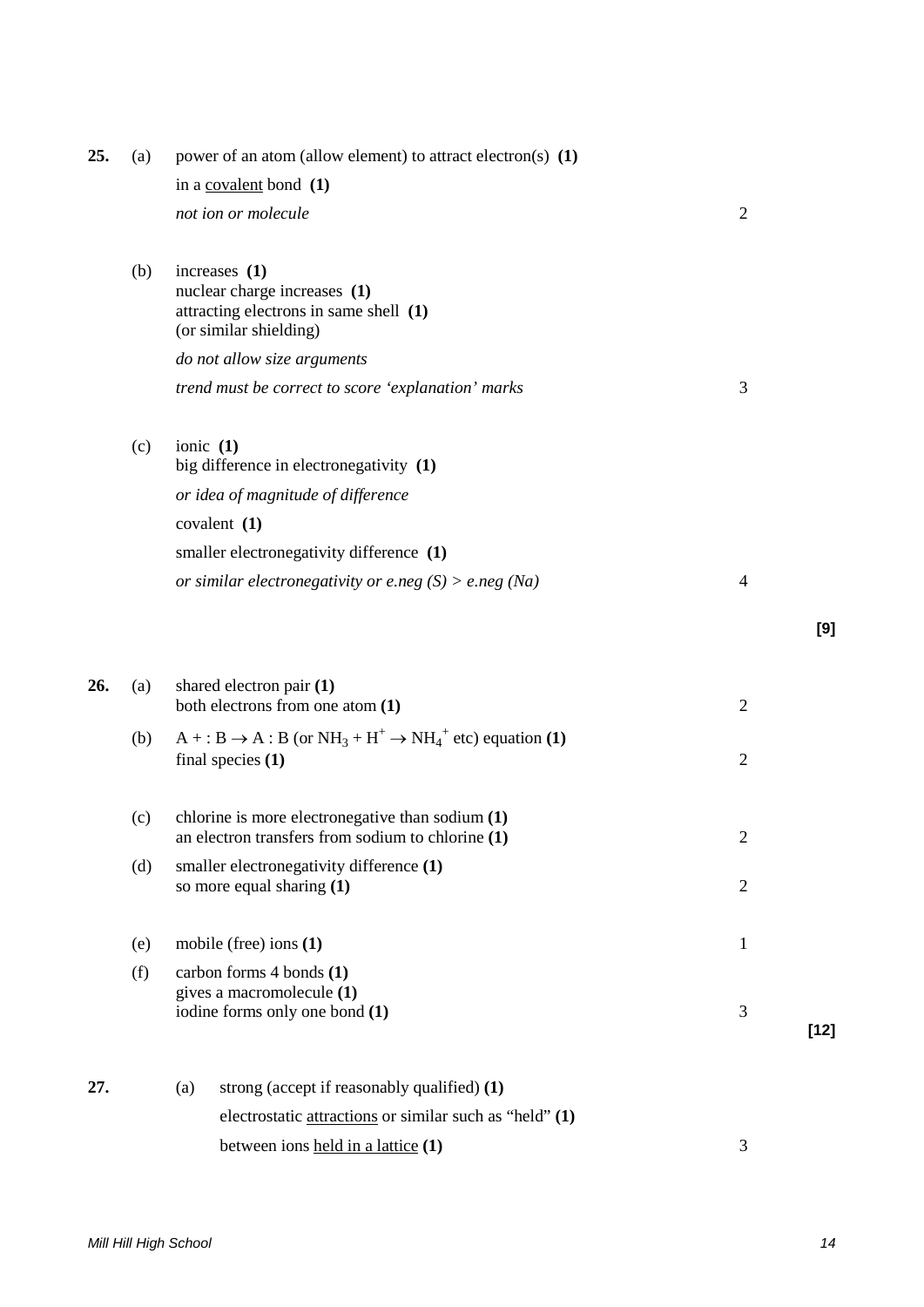|     |     | (b)   | vibrations (1)                                                                                                 |                |     |
|-----|-----|-------|----------------------------------------------------------------------------------------------------------------|----------------|-----|
|     |     |       | increase $(1)$                                                                                                 |                |     |
|     |     |       | as temperature increases until the vibrations are so violent that<br>the ions break free at the melting point. |                |     |
|     |     |       | (some indication of translational movement of the particles) (1)                                               | 3              |     |
|     |     | (c)   | high melting point/boiling point (1)                                                                           |                |     |
|     |     |       | electrical conductivity when molten (or in solution) (1)                                                       | $\overline{2}$ |     |
|     |     |       |                                                                                                                |                | [8] |
| 28. | (a) |       | Shared pair of electrons                                                                                       | $\mathbf{1}$   | [1] |
| 29. | (a) | (i)   | power / tendency / ability to attract electrons [must be plural]<br>not gain $(1)$                             |                |     |
|     |     |       | in a covalent bond / from a bonding pair / bonding electrons $(1)$                                             | $\overline{2}$ |     |
|     |     | (ii)  | van der Waals' forces / induced dipole - induced dipole / intermolecular<br>attractions increase (1)           |                |     |
|     |     |       | as $M_r$ increases / number of electrons increases (1)                                                         |                |     |
|     |     |       | size / radius / number of shells increase                                                                      | $\overline{2}$ |     |
|     |     | (iii) | higher due to hydrogen bonding / (strong) dipole - dipole attractions (1)                                      |                |     |
|     |     |       | caused by large (difference in) electronegativity of fluorine / clear<br>indication (1)                        |                |     |
|     |     |       | that intermolecular forces in HF are stonger than in (ii)                                                      | $\overline{2}$ |     |
|     |     |       | (accept diagram)                                                                                               |                |     |
|     | (b) | (i)   | $SO_4^2$ <sup>2-</sup> (1)                                                                                     | $\mathbf{1}$   |     |
|     |     | (ii)  | $109(.5^{\circ})$ (1)                                                                                          | $\mathbf{1}$   |     |
|     |     |       |                                                                                                                |                | [8] |

**30.** (a) ionic **(1)**



trigonal bipyramid **(1)** (or T-shaped etc)

1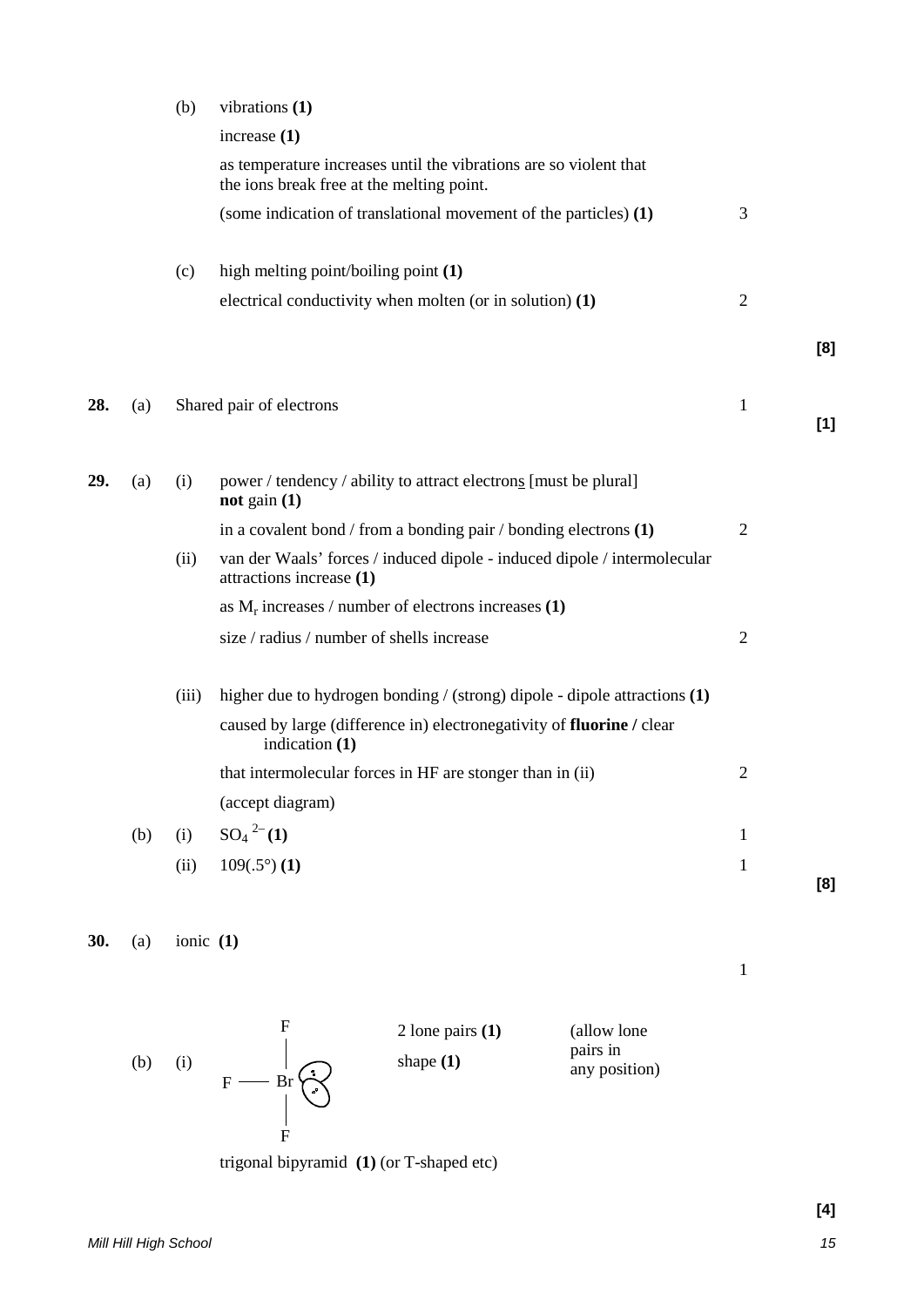| 31. | (a) | (i)   | hydrogen atom bonded to highly electronegative atom / to N, O<br>or $F / hydrogen$<br>containing molecule with a strong dipole (1)<br>condone mention of Cl if with other correct atoms                                                                                                                                                                                                                | $\mathbf{1}$   |        |
|-----|-----|-------|--------------------------------------------------------------------------------------------------------------------------------------------------------------------------------------------------------------------------------------------------------------------------------------------------------------------------------------------------------------------------------------------------------|----------------|--------|
|     |     | (ii)  | van der Waals' / (induced or temporary) dipole-dipole (1)<br>sulphur not sufficiently electronegative / too large / only small<br>difference in<br>electronegativity (1)                                                                                                                                                                                                                               | $\overline{2}$ |        |
|     |     | (iii) | intermolecular attractions in $H_2S$ much weaker / in $H_2O$ are stronger (1)<br>than the hydrogen bonding in water / so less energy needed to<br>overcome forces (1)<br>not more bonds in $H_2O$                                                                                                                                                                                                      | $\overline{2}$ |        |
|     | (b) | (i)   | both C=O and N–H bond polar / correct polarity of both bonds<br>shown $(1)$<br>since electronegativity N>H and O>C $(1)$<br>H– bonding between $-H^{\delta+}$ and $= O^{\delta-}$ in different molecules<br>(can allow H- bonding in same molecules if clear that<br>folding / higher order<br>structure is being referred to) (1)<br>using lone pair of electrons on O atom (could be on diagram) (1) | 4              | [9]    |
| 32. | (a) |       | (lattice of) metal ions / positive charges / cations <b>not</b> nuclei (1)<br>with a 'sea' of/delocalised electrons not cloud (1)<br>held together by (electrostatic) attraction / forces between ions / nuclei and<br>electrons / opposite charges (not negative ions) (1)                                                                                                                            | 3              |        |
|     | (b) |       | $Mg/Mg^{2+}$ smaller than Na / Na <sup>+</sup> metallic radius smaller / Mg close packed (1)<br>$Mg / Mg2+$ higher charge than Na / Na <sup>+</sup> (1)<br>magnesium contributes more electrons than Na (1)<br>therefore stronger (electrostatic) attractions / stronger metallic bond(ing) (1) max 3                                                                                                  |                |        |
|     | (c) |       | sodium and graphite conduct, diamond does not (1)<br>delocalised or free electrons in graphite (1)<br>single bonded structure of diamond / diamond has no free or delocalised $e^{-}(1)$<br>conduction due to delocalised electrons flowing (1)                                                                                                                                                        | $\overline{4}$ | $[10]$ |
| 33. | (a) |       | large difference in electronegativity $\rightarrow$ ionic (1)                                                                                                                                                                                                                                                                                                                                          |                |        |
|     |     |       | small difference in electronegativity $\rightarrow$ covalent (1)                                                                                                                                                                                                                                                                                                                                       | $\overline{2}$ |        |

(b) ionic **(1)** 1 **[3]**

# **34.** (a) 105° (allow 104–106°) **(1)** 1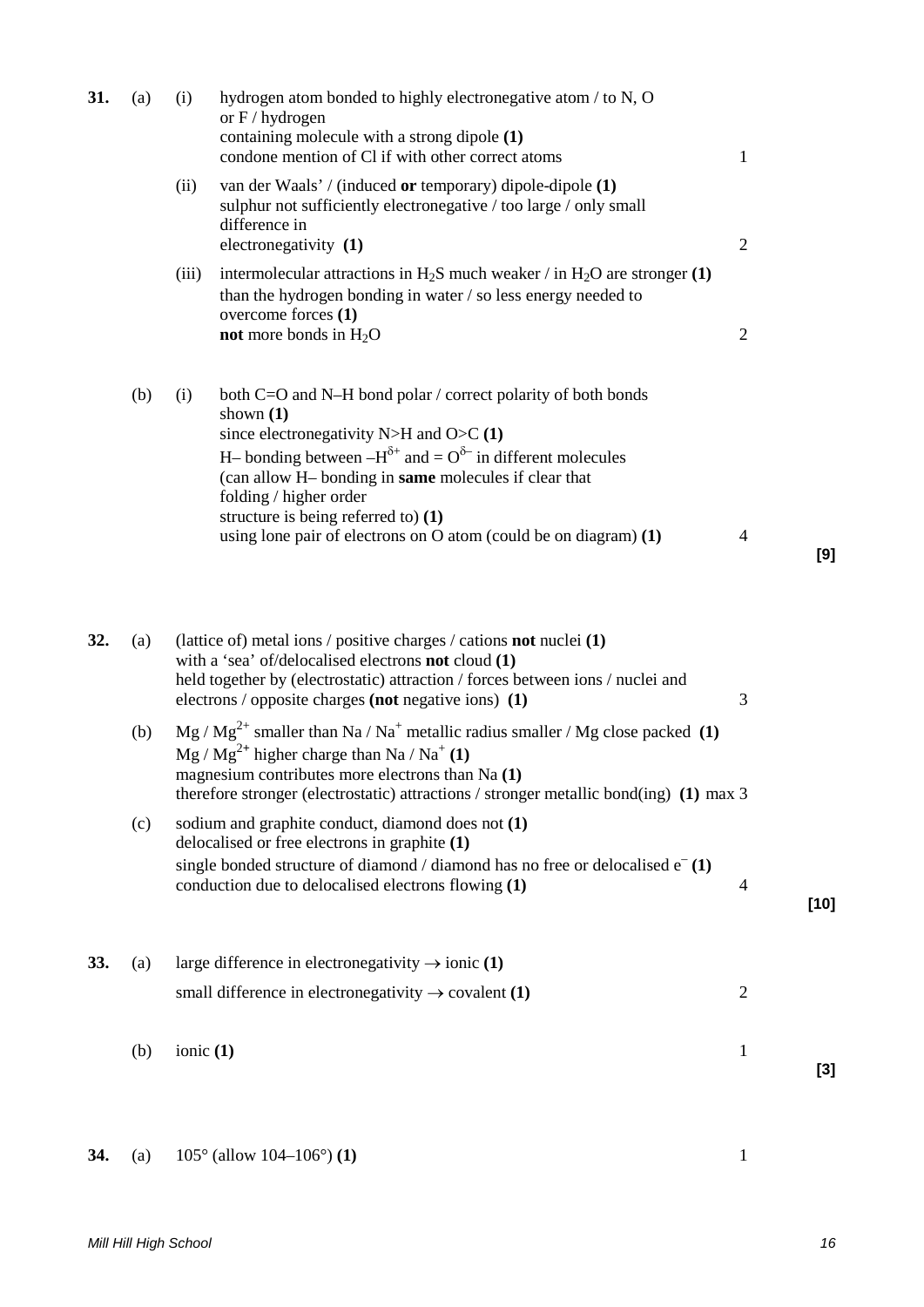|     | (b) | 4 electron pairs round $O(1)$<br>tetrahedral (or $109^{\circ}$ ) (1)<br>lone pairs repel more than bonding pairs (1)<br>$\therefore$ angle < 109° (or less than tetrahedral angle) (1) |                    | $\overline{4}$ |        |
|-----|-----|----------------------------------------------------------------------------------------------------------------------------------------------------------------------------------------|--------------------|----------------|--------|
|     | (c) | hydrogen bonding (1)                                                                                                                                                                   |                    | $\mathbf{1}$   |        |
|     | (d) | F more electronegative than $H(1)$<br>pulls electrons from H (1)                                                                                                                       |                    | $\mathfrak{2}$ |        |
|     | (e) | $> 105^{\circ}$ (or increases) (1)<br>Prediction                                                                                                                                       |                    |                |        |
|     |     | Explanation<br>lone pair more like bonding pair<br>$\therefore$ does not repel so strongly (1)                                                                                         |                    | $\overline{2}$ | $[10]$ |
| 35. | (a) | Element with lowest melting point                                                                                                                                                      | neon(1)            |                |        |
|     |     | Explanation                                                                                                                                                                            | free atoms $(1)$   |                |        |
|     |     | weak van der Waals forces (1)                                                                                                                                                          |                    |                |        |
|     |     |                                                                                                                                                                                        |                    | 3              |        |
|     | (b) | Element with highest melting point                                                                                                                                                     | silicon $(1)$      |                |        |
|     |     | Explanation                                                                                                                                                                            | macromolecular (1) |                |        |
|     |     |                                                                                                                                                                                        | covalent bonds (1) | 3              | [6]    |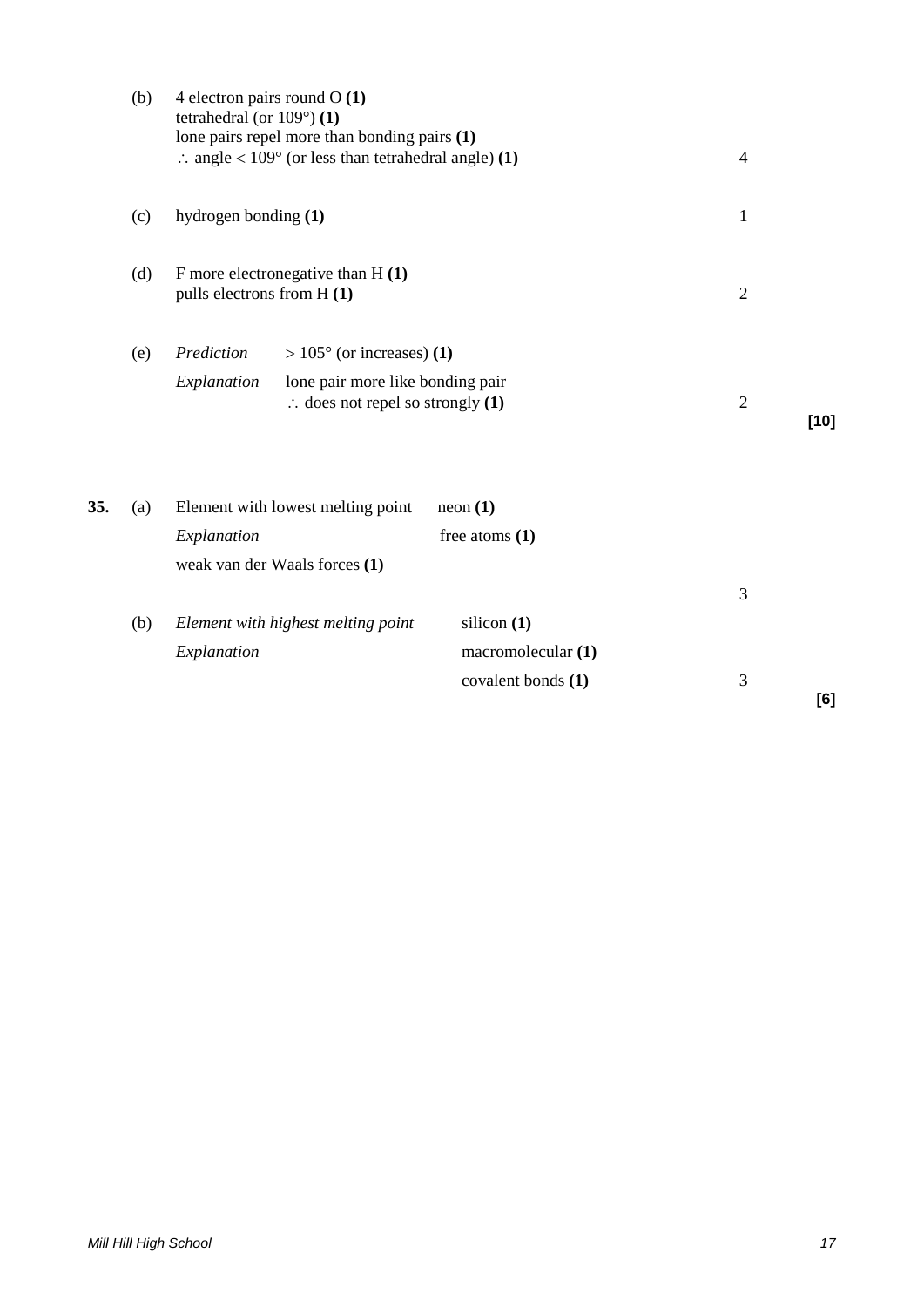# **36.** Structure and hardness

| M1                                   | Q of L | both macromolecular/giant atomic/giant covalent/giant molecular;                                                                                                       | 1 |  |  |  |
|--------------------------------------|--------|------------------------------------------------------------------------------------------------------------------------------------------------------------------------|---|--|--|--|
| M <sub>2</sub>                       |        | C atoms in diamond joined to 4 other C atoms / diagram with min 5 C<br>atoms i.e. shows tetrahedral shape / coordination number = 4;                                   | 1 |  |  |  |
| M <sub>3</sub>                       |        | C atoms in graphite joined to 3 other C atoms diagram with clear<br>extended hexagonal plane/pattern i.e. shows trigonal planar shape /<br>coordination number = $3$ ; | 1 |  |  |  |
| M4                                   |        | diamond hard / crystal strong;<br>(not diamond stronger than graphite)                                                                                                 | 1 |  |  |  |
| M <sub>5</sub>                       |        | because of 3-D structure / rigid structure / not layered;                                                                                                              | 1 |  |  |  |
| M <sub>6</sub>                       |        | graphite (soft) as layer can slide over each other;                                                                                                                    | 1 |  |  |  |
| M <sub>7</sub>                       | Q of L | as only (weak) van der Waals' forces between layers;                                                                                                                   | 1 |  |  |  |
|                                      |        |                                                                                                                                                                        |   |  |  |  |
| Melting point (for either allotrope) |        |                                                                                                                                                                        |   |  |  |  |
| M8                                   |        | covalent bonds must be broken / overcome;                                                                                                                              | 1 |  |  |  |
| M9                                   |        | which are strong / many / hard to break;<br>$(M9$ tied to M8)                                                                                                          | 1 |  |  |  |
| Other difference                     |        |                                                                                                                                                                        |   |  |  |  |
| M10                                  |        | diamond is non-conductor of electricity, graphite is conductor<br>OR appropriate difference in appearance;                                                             | 1 |  |  |  |
|                                      |        |                                                                                                                                                                        |   |  |  |  |

| 37. | OoL                                              | <b>Bonding</b>           | Both covalent                          | (linked statement)                                                                                                                  |   |  |
|-----|--------------------------------------------------|--------------------------|----------------------------------------|-------------------------------------------------------------------------------------------------------------------------------------|---|--|
|     |                                                  | <b>Structure</b>         |                                        | Iodine = molecular $\Lambda_2$ (stated or in diagram)                                                                               |   |  |
|     | [treat incorrect diagram as contradiction]       |                          |                                        |                                                                                                                                     |   |  |
|     | $Diamond = giant molecular/macromolecular/giant$ |                          |                                        |                                                                                                                                     |   |  |
|     | covalent / giant atomic (stated only)            |                          |                                        |                                                                                                                                     |   |  |
|     |                                                  |                          |                                        | Reference to van der Waals' /dipole-dipole = contradiction                                                                          |   |  |
|     | <b>OoL</b>                                       | <b>I</b> odine<br>dipole |                                        | Weak van der Waals' forces / induced dipole-induced                                                                                 |   |  |
|     | Diamond                                          |                          | Covalent bonds would need to be broken |                                                                                                                                     | 1 |  |
|     |                                                  |                          |                                        | Many / strong covalent bonds $OR$ much energy needed                                                                                |   |  |
|     |                                                  | Tied to M5               |                                        | or near miss                                                                                                                        |   |  |
|     |                                                  |                          | diamond lose M3, M5&M6]                | [If ionic/metallic structure suggested then $CE$ for that substance]<br>[If hydrogen bonding suggested, for $I_2$ lose M2 & M4; for |   |  |

**[9]**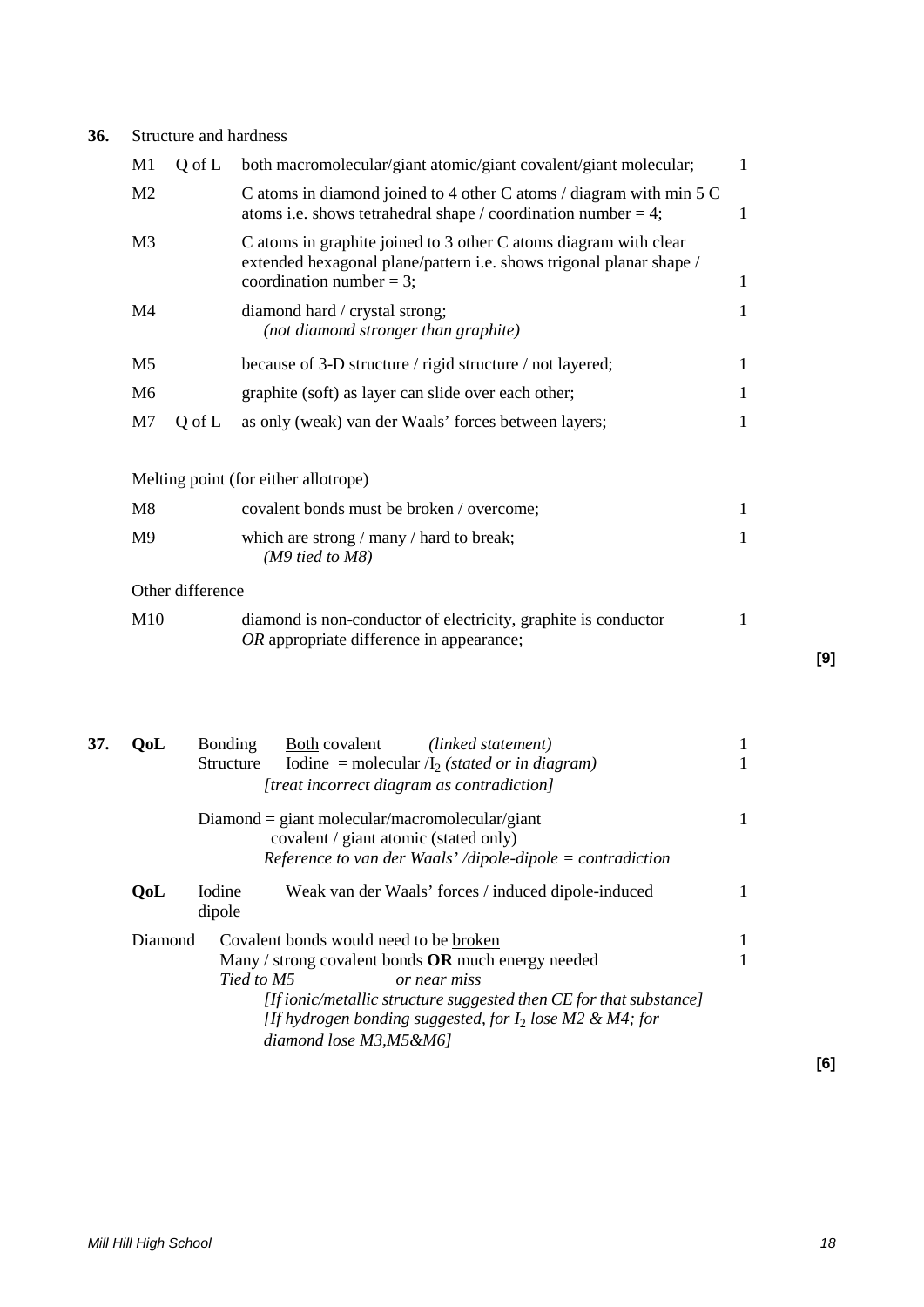## **38.** giant lattice (1)

of covalent bonds (1) need to break covalent bonds to melt red phosophorus (1) need to break Van der Waal's forces to melt white phosphorus (1) covalent bonds are stronger than Van der Waal's forces (1)

**[5]**

**39.** (a)  $SF<sub>6</sub> shown as octahedral / square based bipyramid (1)$ Bond angle: 90° **or** 180° and 90° **(1)** Shape = octahedral **(1) If lone pair shown then C.E.= 0 / 4**



#### **Wrong symbols - no diagram mark**

Equal repulsion between 6 bonding **or** shared electron pairs **QoL (1)**

AlCl4 – shape shown as tetrahedral **(1)** Bond angle = 109° to 109.5° **(1)** Shape = tetrahedral **(1) If lone pair shown then C.E = 0/4**

$$
\begin{bmatrix} F \\ I \\ C I \end{bmatrix}^{(-)} \\ G I
$$

(Equal repulsion between) 4 bonding pairs **or** shared electron pairs **(1) QoL may be awarded here also Mark all points independently**

8

(b) Solvent has low bp or weak intermolecular forces **or** evaporates quickly **(1)**

```
(Solvent) needs energy to evaporate (to overcome intermolecular forces)
or valid reference to latent heat of vaporisation (or evaporation is
endothermic) (1)
     OR higher energy or faster molecules more likely escape
     so mean energy (and hence temperature) falls
```
Energy taken from the skin (and so it cools) **(1)**

Fragrance or perfume (molecule) slowly spreads (through the room) **(1)**

By random movement **or** diffusion (of the perfume / fragrance) **(1)** 4

**[12]**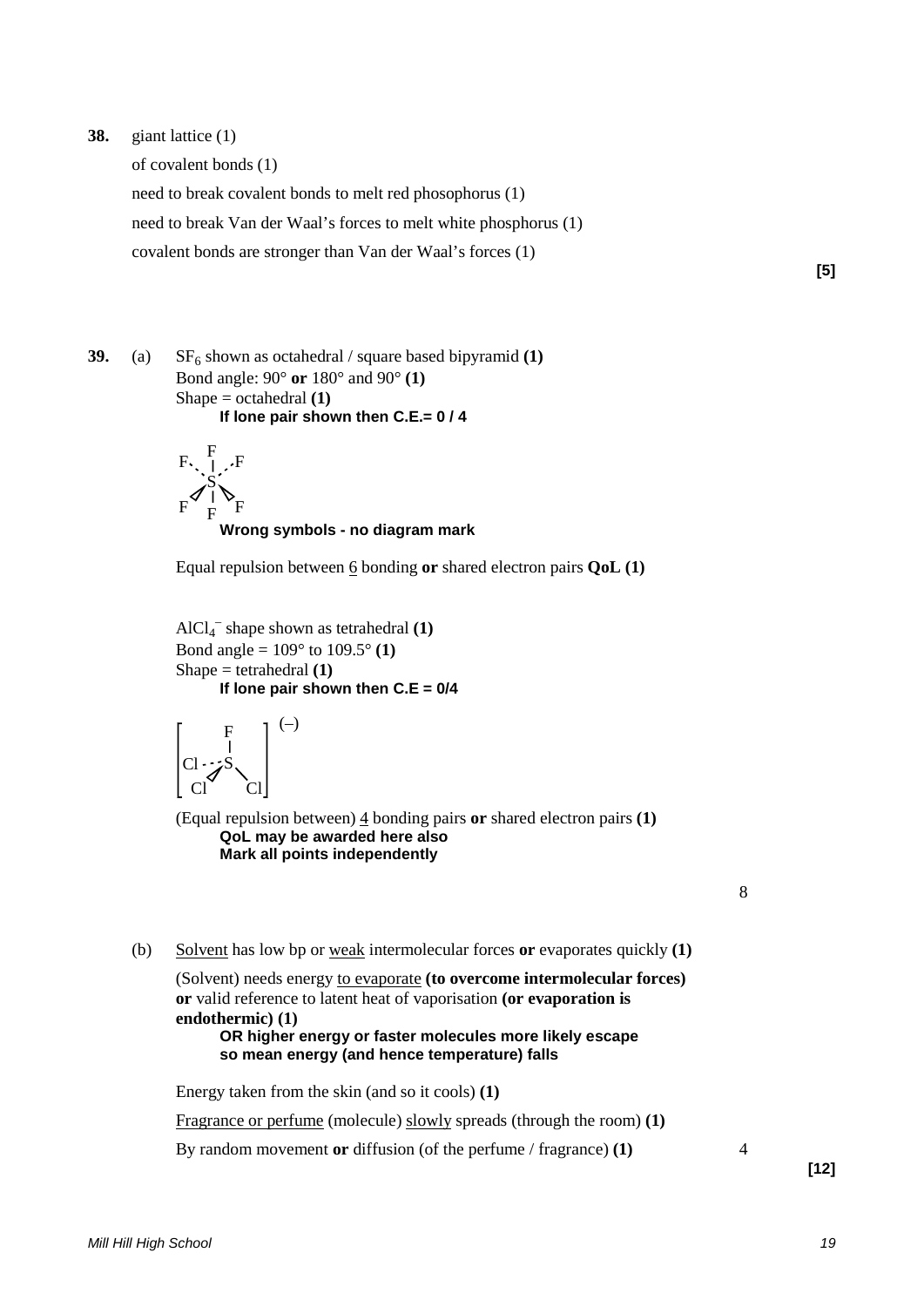**40.** (a) I<sub>2</sub> sublimes when heated / has low melting point <u>AND</u> graphite has (very) high melting point **(1)**

 $I_2$  is (simple) molecular /  $I_2$  / I-I **(1)** 

*CE = 0 if 'ionic' loses M2, M3, M4 Max 1 if I-I bond broken*

Van der Waals forces / induced or temporary dipole-dipole / London forces **(1)**

Whch are weak or easily overcome (so low melting point) **(1)**

Graphite is macromolecular / giant covalent / giant molecular / giant atomic / **(1)** Diagram

> *min 3 correctly fused rings – ignore diagram unless no description offered CE = 0 if 'ionic' or 'metallic' loses M5, M6, M7*

(Many) covalent bonds need to be broken **(1)** *covalent may be inferred from structure*

Which takes much energy / bonds are strong **(1)**

Only graphite conducts **(1)** *NOT just graphite is a better conductor*

As it has delocalised / free / mobile electrons **(1)**

All  $e^-$  in iodine are used in bonding and lone pairs OR as it has no delocalised / free / mobile e– **(1)** Max 9 *M9 and M10 tied to correct statements about graphite = conductor and iodine = non-conductor*

(b) Diagram Cl–Be–Cl (clearly linear) **(1)** *CE = 0 if lone pair(s) on Be, loses M1 and M2*

(Equal) repulsion between 2 bonding pairs / bonds **(1)** *'2' may be inferred from a correct diag NOT repulsion between Cl atoms*

2

**[11]**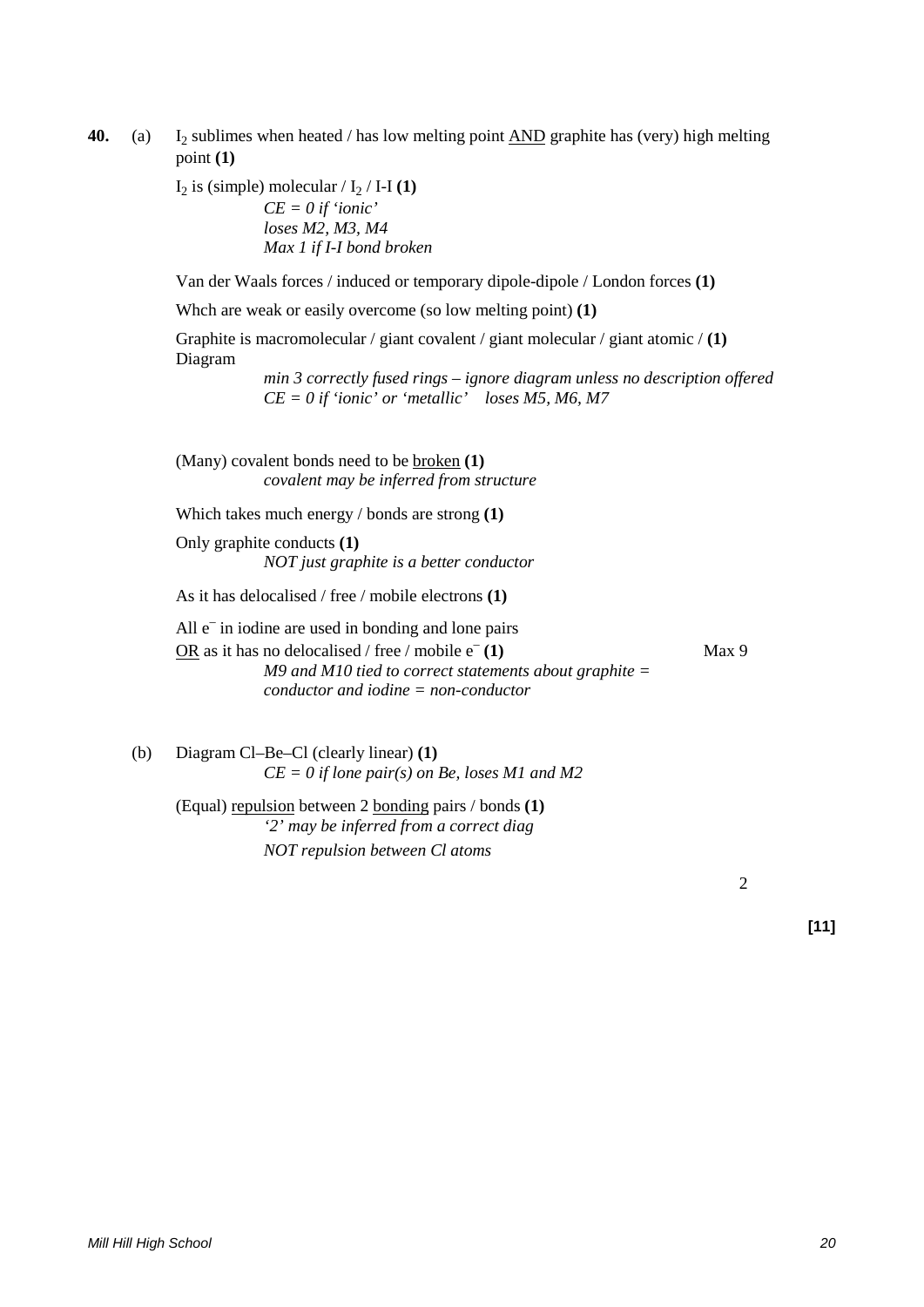**41.** (a) Macromolecular **or** giant structure **(1)** 7

*Accept diamond shaped lattice Intermolecular forces / molecular lattice / comparison to graphite structure, = 'con'*

Held together by covalent bonds **(1)** *'Giant covalent structure' earns both M1 and M2*

(Much) energy needed to break bonds **Or** many bonds to be broken **(1)** *Mark tied to earning 'covalent' M2 If explanation is clearly of ionic bonding = CE*

Vand der Waal / temporary induced dipole-dipole / London / disperse forces **(1)**

Forces increase with size **or** with number of electrons **or** with surface area etc. **(1)** *Description must be of the molecules of P and S*

 $P_4$  or  $M_r = 124$  **(1)** S<sub>8</sub> or  $M_r = 256$  **(1)** *If M6 (i.e.*  $P_4$ *) and M7 (i.e.*  $S_8$ *) are not attempted, allow S molecule bigger /more surface area than P molecule for 1 mark*

(b) Diagram NaCl = cubic **(1)** *Allow if 3 full faces shown correctly*



Ions identified and placed properly **(1)** *If diagram shows '+' and '–' signs rather than symbols for ions, identification of the ions could be from the text*

(Bonding) identified in writing as being ionic **(1)** *Not ionic molecule*

Due to strong electrostatic attractions **or** similar description about attraction between oppositely charged ions.**(1) QoL** 4 *Not just: 'ionic bonds are strong' / 'need much energy to break bonding'*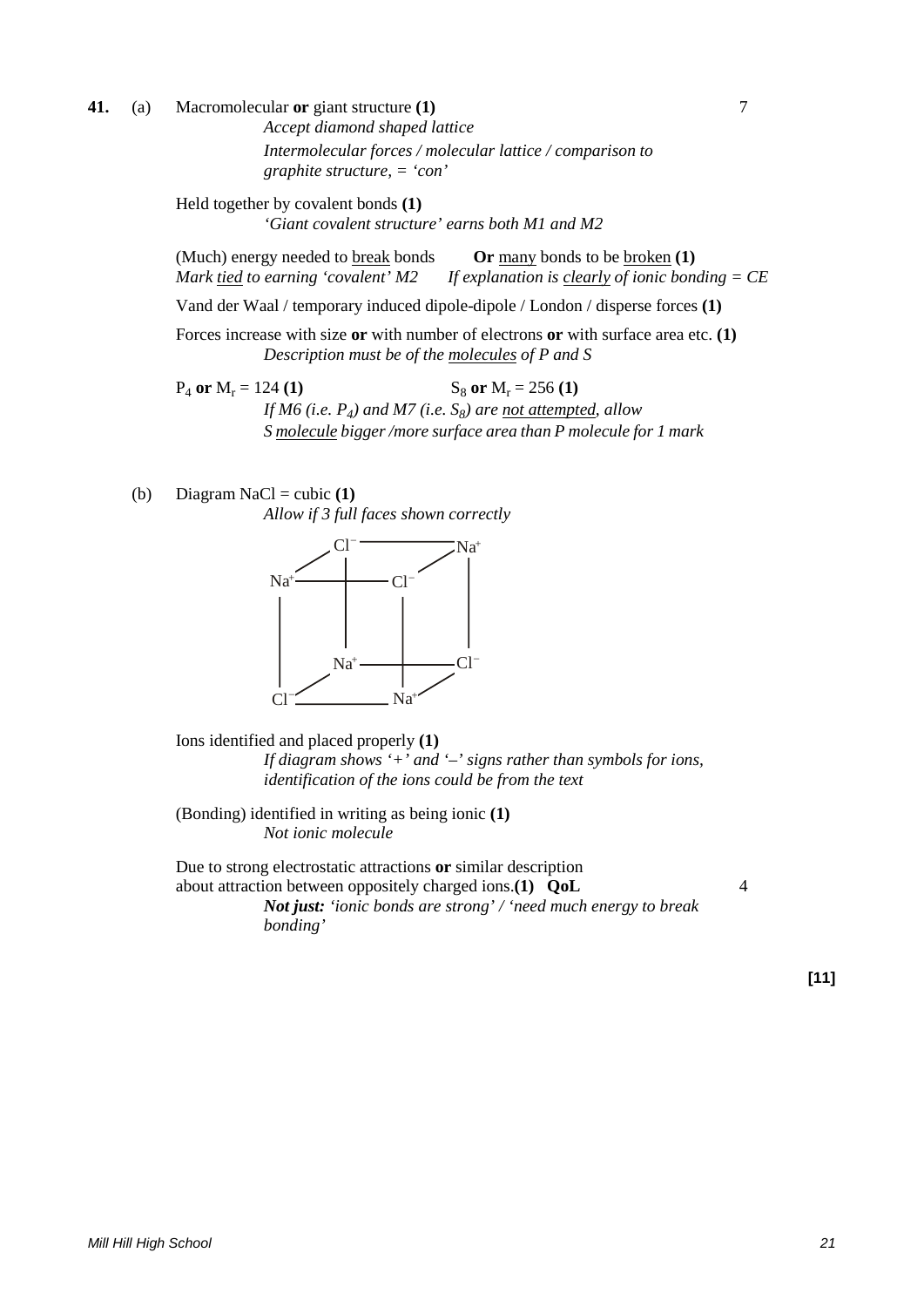Pattern in the change in the properties of a row of elements **(1) OR Trend in the properties of elements across period**

Repeated in the next row **(1)**

**OR element underneath (or in same group) has similar properties**

**atomic radius** decreases across the row **(1) CE if trend is wrong**

number of protons increases **(1)** (or nuclear charge increases) more attraction for electrons in the same shell **(1)**

### **electronegativity**

increases across the row **(1)** number of protons increases **(1)** (or nuclear charge) atomic radius decreases **(1)** (or shielding remains the same or electrons in the same shell) more attraction for bonding or shared electrons **(1)**

#### **conductivity**

decreases row **(1) OR significant drop from Al to Si**

Na–Al metals **(1) OR metallic bonding or description of metallic bonding**

Two of Si - Ar non metals **(1) OR molecular or covalent**

EITHER electrons free to move (delocalised) in metals OR electrons unable to move in non-metals **(1)** 13

**[13]**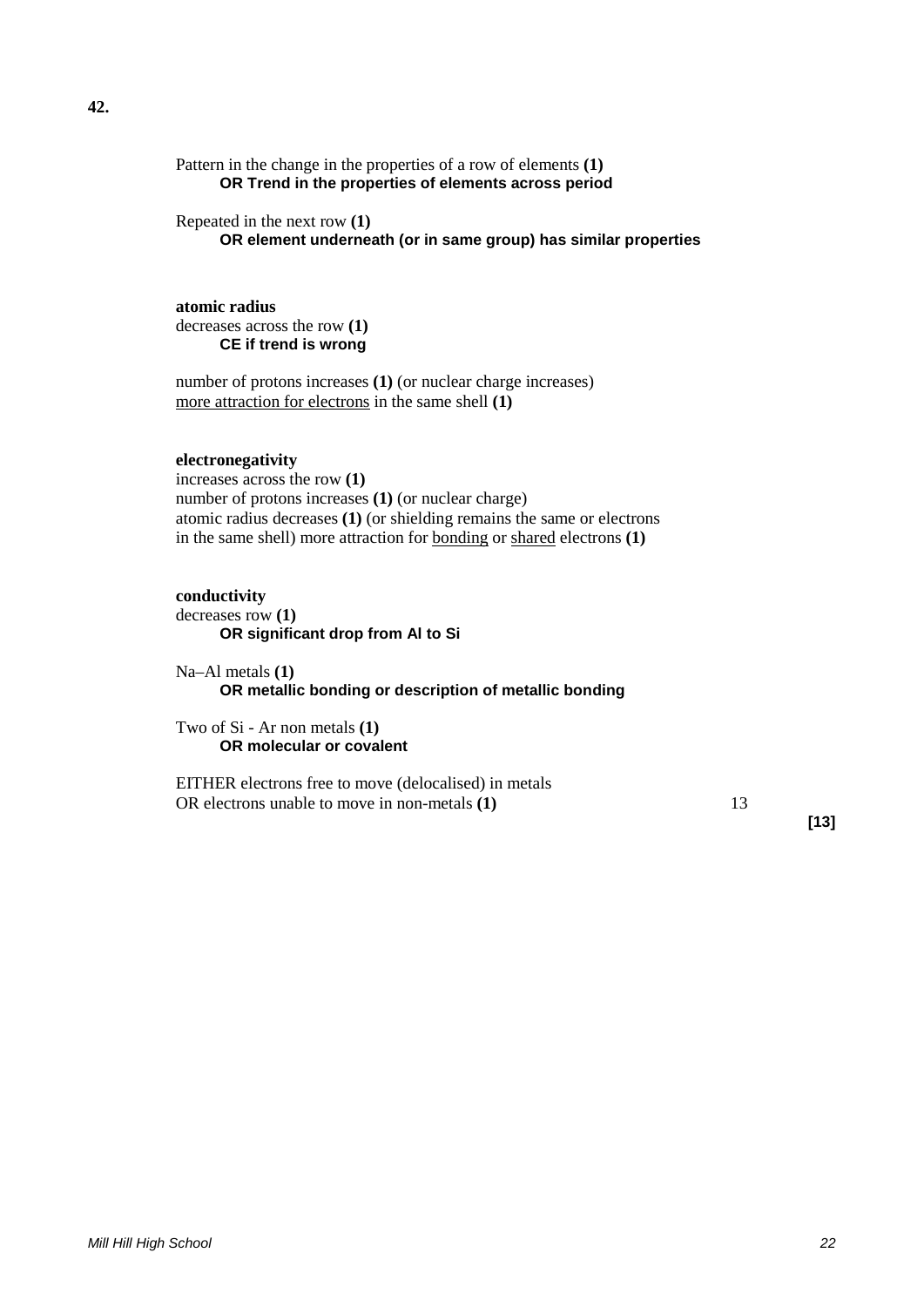**43.** (a) Ionic **(1)** lattice **(1)** e.g. NaCl **(1)** conducts when molten **(1)** due to mobile ions **(1)**



sketch scores  $(2)$  { 4 ions placed correctly in a square  $(1)$ { extended to 3 dimensions **(1)** max 6

macromolecular **(1)** covalent **(1)** e.g. diamond (or graphite) **(1)** conductor (or conducts when solid) **(1)** electrons localised in covalent bonds (or delocalised electrons in rings) **(1)**

diamond graphite

tetrahedral round a C **(1)** 2 'fused' hexagons **(1)**

extended from other Cs **(1)** 2 layers (planes) **(1)**



sketch scores **(2)** max 6

molecular **(1)** *or molecules*

covalent **(1)** e.g. iodine **(1)** etc

weak (van der Waals) forces between molecules **(1)** non conductor **(1)** electrons localised **(1)**

$$
\begin{array}{c}\nI & I & I \\
I & I & I \\
\searrow I & \searrow I \\
\searrow I & \searrow I\n\end{array}
$$
\n 1. Sketch scores (1)

*regular array of molecules*

example of a metal (eg Mg) **(1)** metallic bonding (or stated to be a metal) **(1)** positive ions (or atoms) **(1)** surrounded by delocalised electrons **(1)** conducts when solid **(1)** due to delocalised electrons **(1)**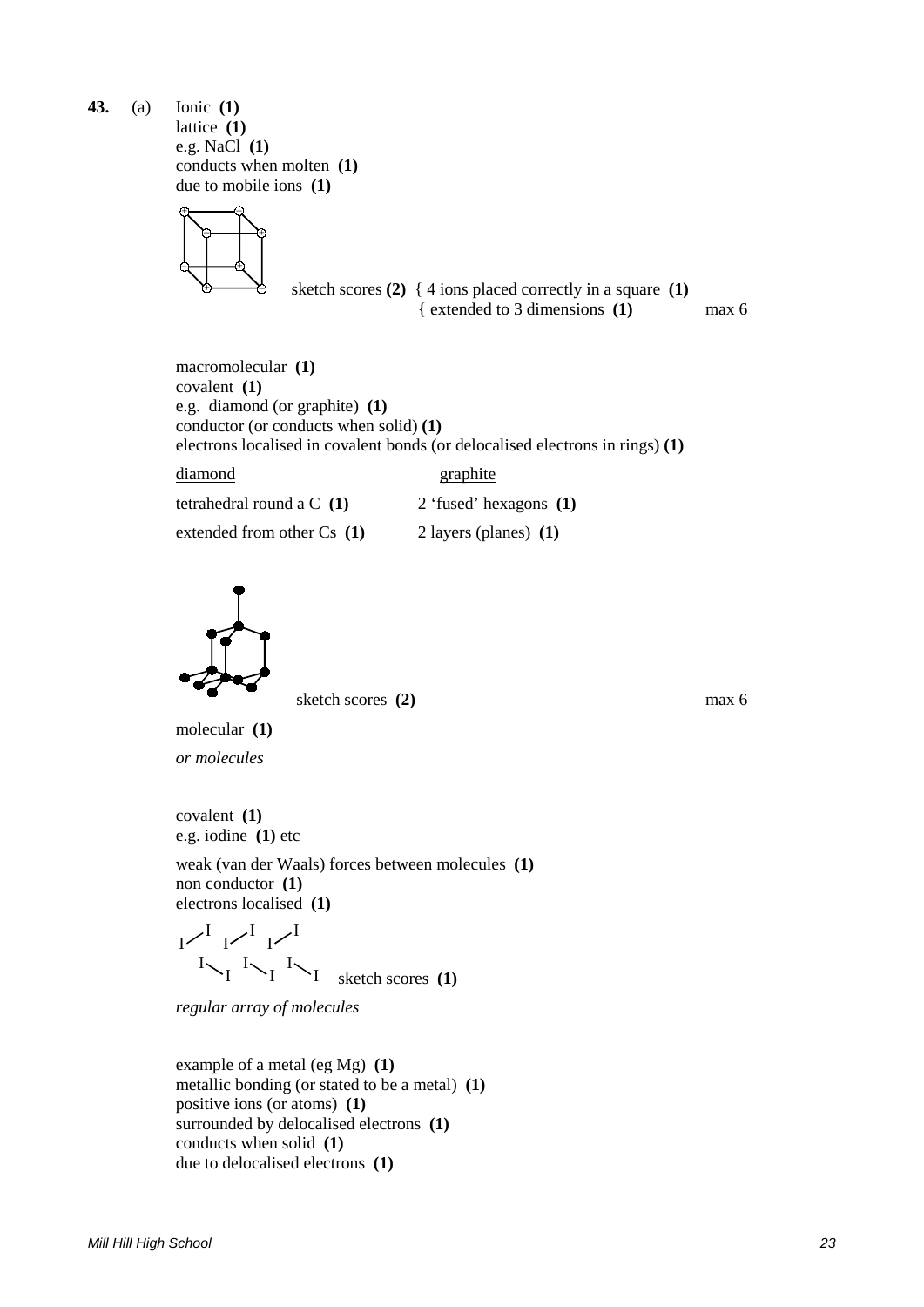sketch scores [1]

e.g.

*Note if candidate deals with two crystals of the same type eg diamond & graphite, award max 3 for worst of the two answers* max 6

(b) 5 electron pairs **(1)** including one lone pair **(1)** repel as far apart as possible **(1)** lone pair – bond pair repulsion  $>$  bp – bp (1) pushes S–F bonds closer together **(1)** shape is  $F - S$   $\begin{array}{c} \downarrow \heartsuit \\ F - S \end{array}$  $F$  (1)  $\Big\}$  $F_{(1)}$   $\qquad \qquad \vert \qquad \vert \qquad F$ F F **(1) (1)** or

angles <90 **(1)** and <120 **(1)** or (<90 **(1)** and 120 **(1)**)  $(85 - 89)$   $(115 - 119)$   $(85 - 89)$   $(115 - 120)$ 

*N.B. if not 5 pairs of electrons can score only*  $3^{rd}$  *&*  $4^{th}$  *marks* max 8

**44.** From the graph:

Mg above Na **(1)** Al similar to or above Mg **(1)** Si above Na and Mg **(1)** P lower than Mg, Al and Si **(1)** S above P, lower than Si **(1)** Ar lowest **(1)** 2

Sodium, magnesium and Al metallic **(1)** Strength of metal-metal bonds increases from Na to Al **(1)** More protons (or bigger charge on ion or more delocalised electrons) **(1)** Ions attract delocalised electrons more strongly **(1)** 4

Silicon has covalent bonds **(1)** Macromolecule **(1)** Many strong bonds to be broken **(1)** 3

 $S_8(1)$ P4 **(1)**  $C1_2(1)$ weak intermolecular forces **(1)** van derWaals' **(1)** Stronger between larger molecules **(1)** 6 Argon consists of free atoms with weak van der Waals' forces between atoms **(1)** 1

**[21]**

**[26]**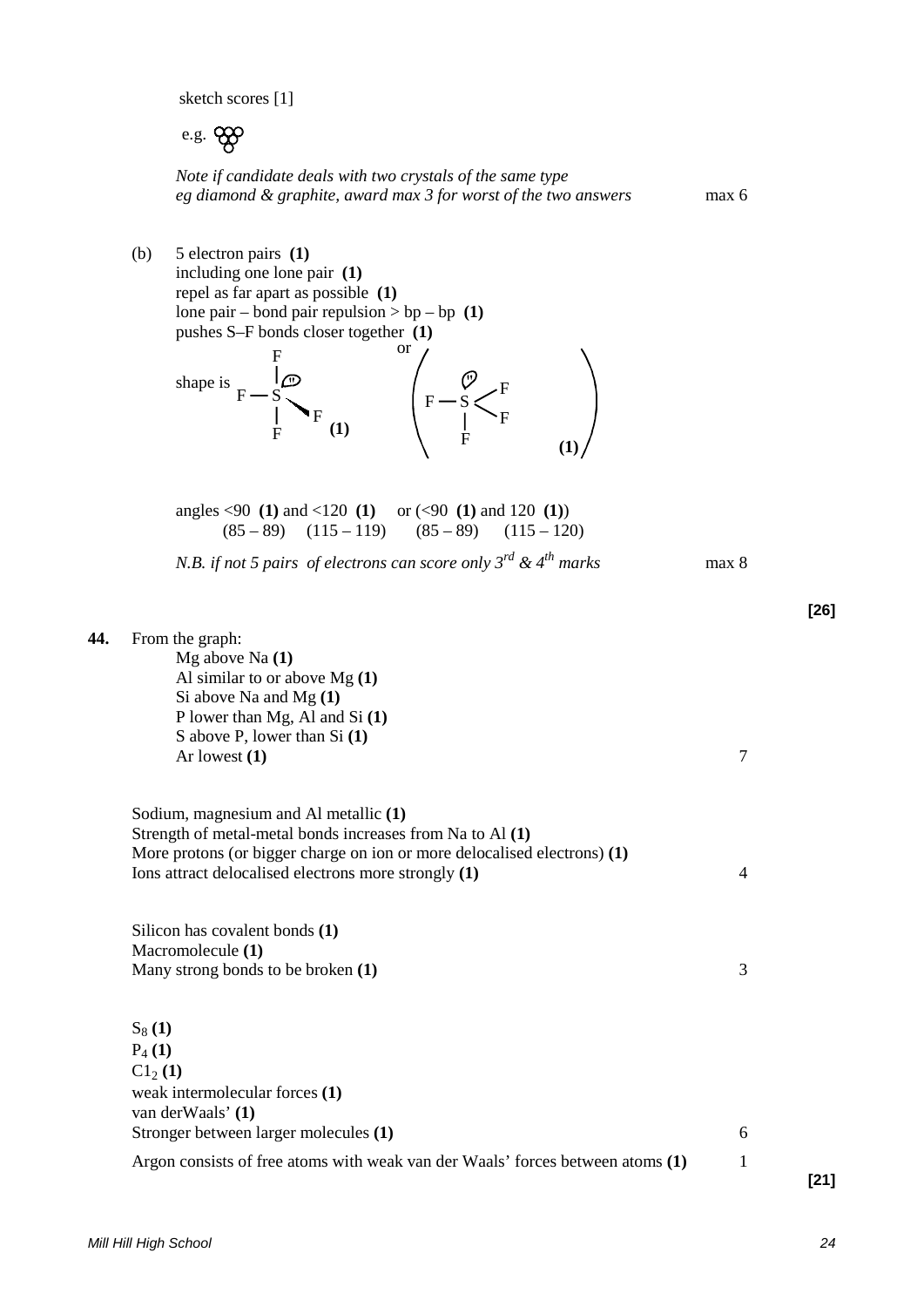**45.** (a) Na Cl Cl Na  $\mathbf{N}$ a $\leftarrow$  Cl Na Cl  $+$   $\sim$   $\sim$  Na<sup>+</sup> + + – – –

> from diag (cubic  $(1)$  ions (or Na, Cl or  $+,-$ ) placed correctly  $(1)$ (minimum of 4 species)

from diag or stated (ionic **(1)** lattice **(1)**

high mpt **(1)** due to strong ionic bonds **(1)**

–

conducts when molten (or in solution) **(1)** mobile ions **(1)**

[OR non conductor when solid **(1)** no mobile ions (or electrons) **(1)**] 8



from diag (3 hexagons in any one layer **(1)** planes **(1)**)

stated or from diag: macromolecular **(1)**

must be stated: covalent **(1)**

high mpt **(1)** due to strong covalent bonds **(1)**

conducts when solid **(1)** delocalised electrons **(1) Note if free not delocalised mentioned penalise once only: for quality of language**

|    | ., |        |   |  |
|----|----|--------|---|--|
|    |    | I      |   |  |
| ×, |    |        |   |  |
| ×  |    | I<br>٧ | I |  |



| from diagram: spheres close together $(1)$                                                              |        |
|---------------------------------------------------------------------------------------------------------|--------|
| stated or from diagram (hexagonal in one plane or lattice $(1)$ )<br>ions (1) delocalised electrons (1) |        |
| high mpt $(1)$ strong metallic bonds $(1)$                                                              |        |
| conducts $(1)$ delocalised electrons $(1)$                                                              | 8      |
|                                                                                                         | Max 23 |

(b) electron pairs repel as far apart as possible **(1)** lone pairs repel more **(1)**